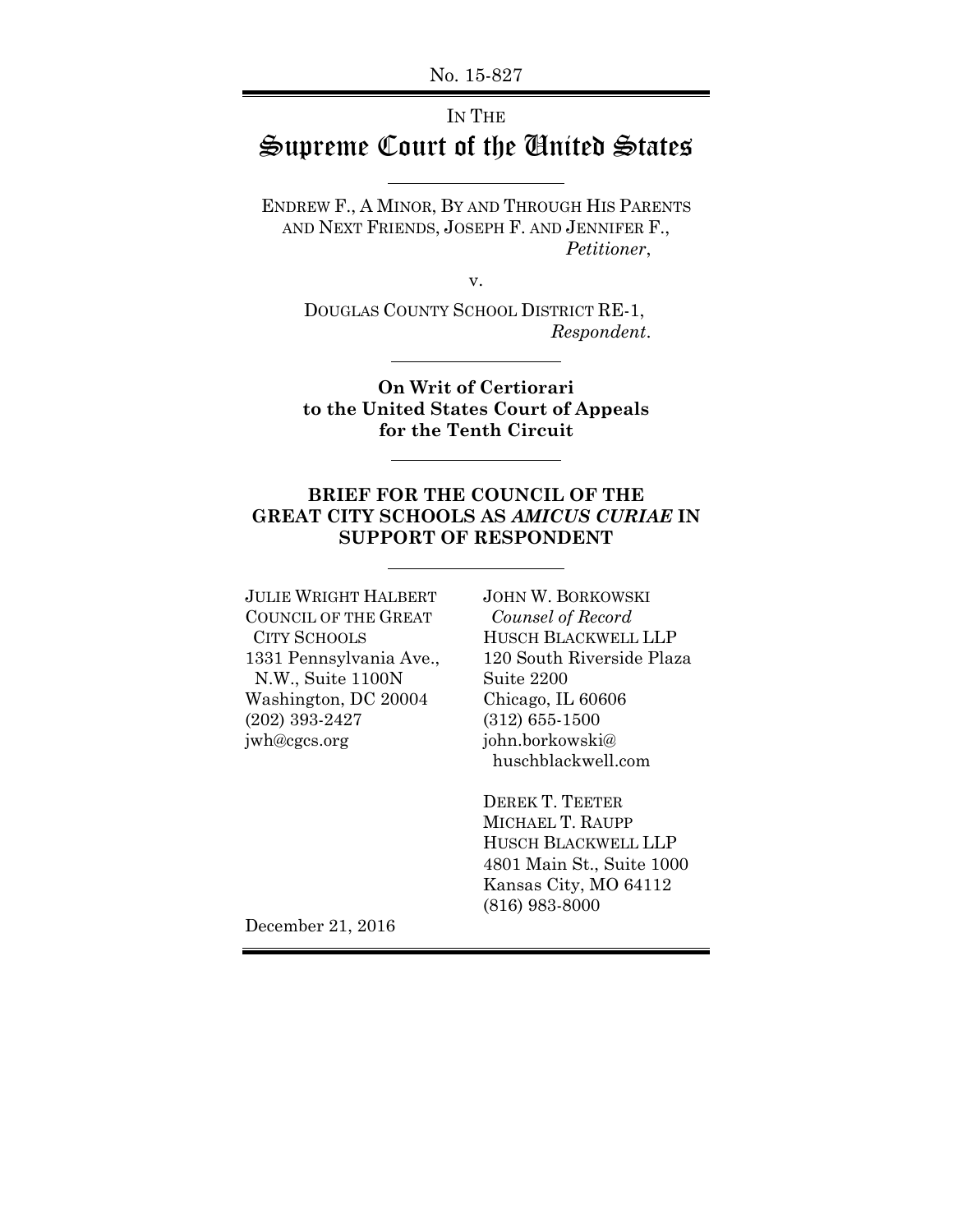## **TABLE OF CONTENTS**

| Page                                                                                                                                                                  |
|-----------------------------------------------------------------------------------------------------------------------------------------------------------------------|
|                                                                                                                                                                       |
|                                                                                                                                                                       |
|                                                                                                                                                                       |
|                                                                                                                                                                       |
| The Existing Statutory Framework<br>$\mathbf{I}$ .<br>Appropriately Promotes Educational<br>Opportunities for All Students,<br>Including Students with Disabilities 6 |
| A. "Free Appropriate Public<br>Education" is a term expressly<br>defined by Congress, and Rowley<br>appropriately deferred to that                                    |
| B. IEPs are created through an<br>interactive process involving<br>students, families, and                                                                            |
| C. Congress has strengthened the<br>requirements for IEPs, thereby<br>demanding higher expectations for<br>students with disabilities in the 34                       |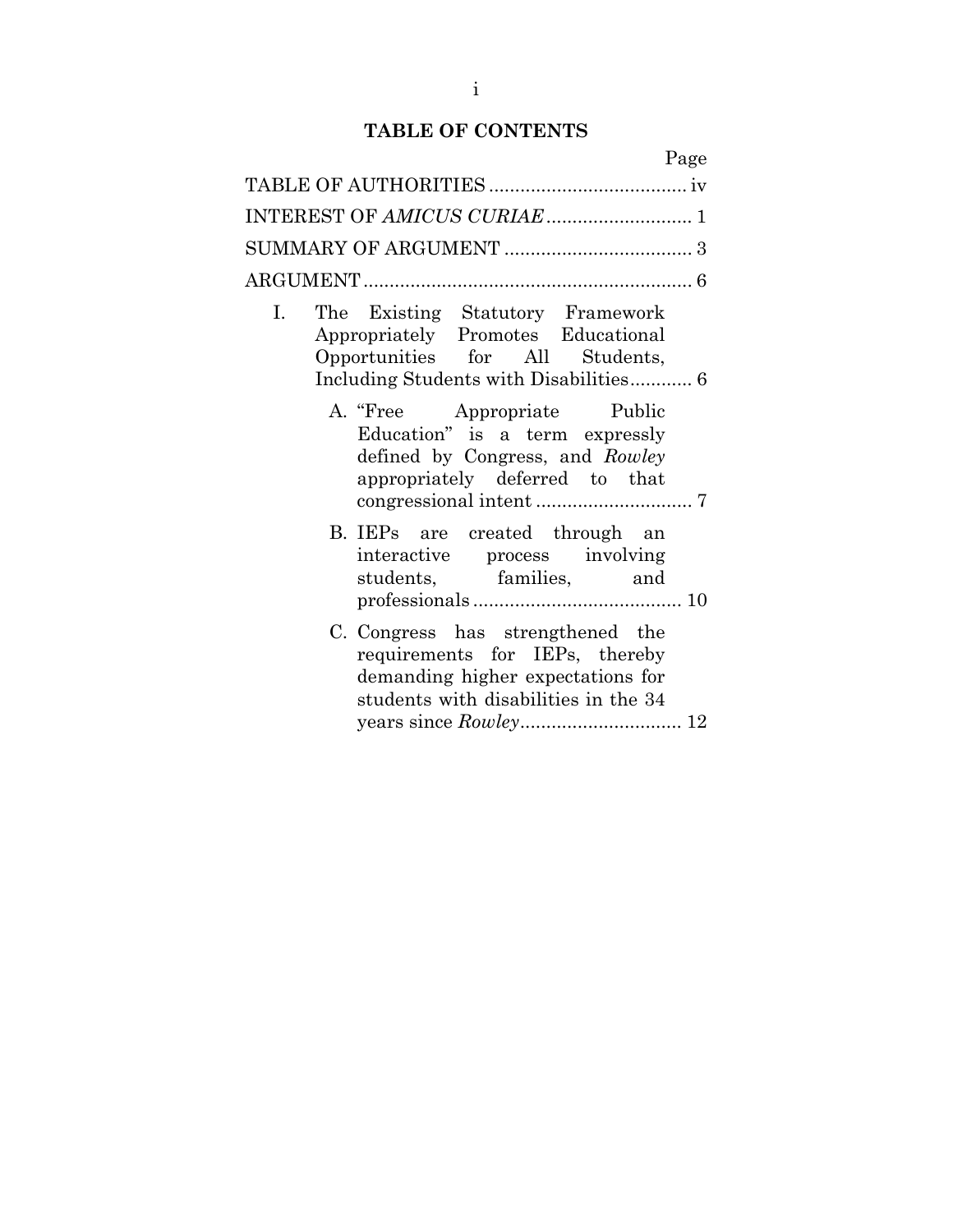|      | D. Federal statutes, adopted since<br>Rowley, require states and school<br>districts to be accountable for the<br>academic progress of all students,<br>including students with disabilities  14                                         |
|------|------------------------------------------------------------------------------------------------------------------------------------------------------------------------------------------------------------------------------------------|
| П.   | Federal Courts are Ill-Equipped to<br>Second Guess the Complex Educational<br>Judgments Made Through the IEP                                                                                                                             |
|      | A. The nature and degree of<br>educational progress to be expected<br>is highly variable because of<br>differences among students,<br>variations in state educational<br>standards, and the number of<br>relevant domains required to be |
|      | B. This court should follow its long<br>history of deferring to educators'                                                                                                                                                               |
| III. | Petitioner's Proposed Standard Is Not<br>Only Inconsistent with Congress's<br>Express Intent, But It Also Would Be                                                                                                                       |
|      | A. Petitioner proposes an unworkable<br>standard that would require a<br>subjective evaluation of                                                                                                                                        |
|      | B. Petitioner's standard would<br>increase litigation and result in<br>increased private placements, both<br>of which are expensive  23                                                                                                  |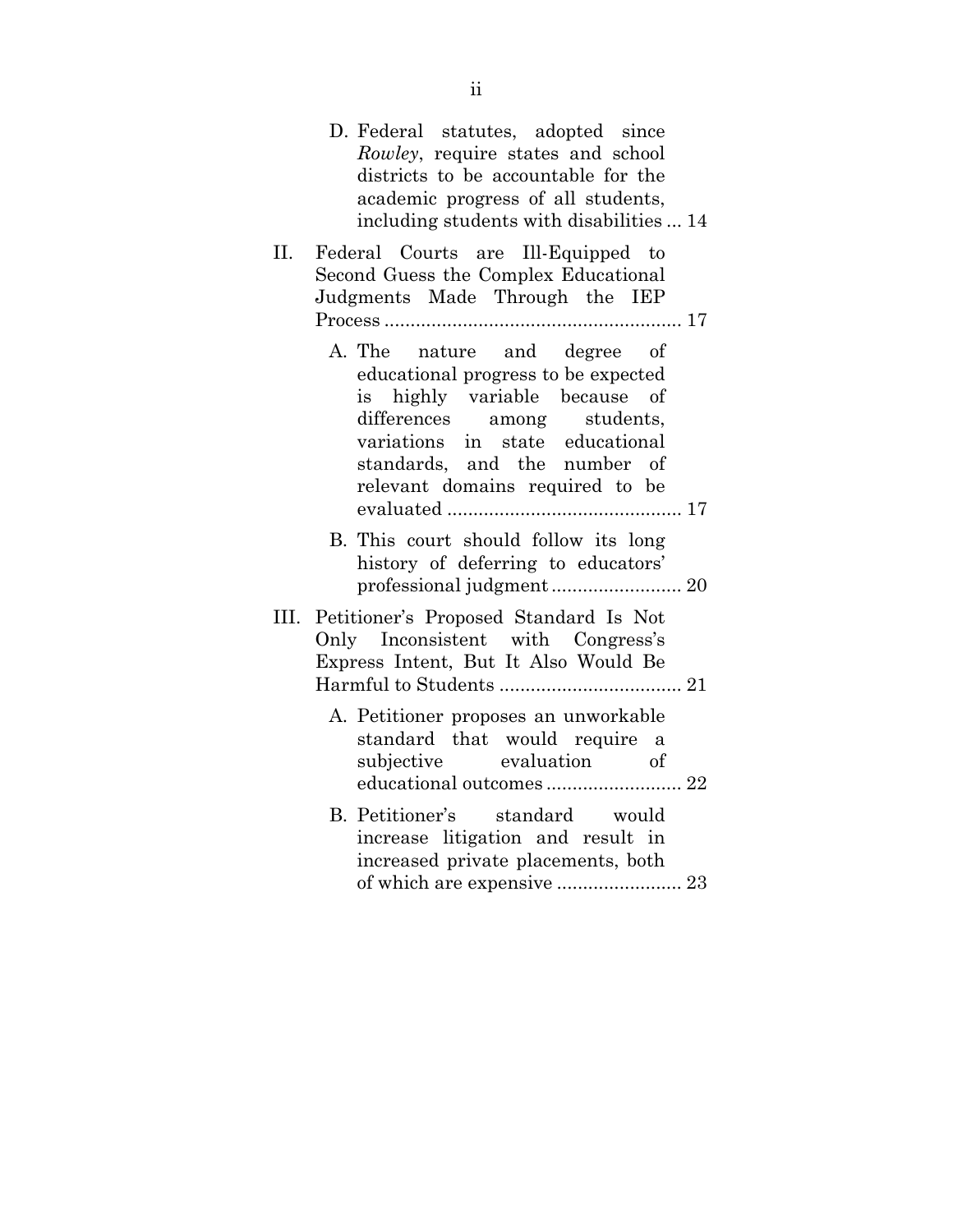| C. Petitioner's desired changes to the<br>definition of FAPE come at a time<br>when public education budgets are<br>being severely cut, and IDEA has<br>never been fully funded 27 |  |
|------------------------------------------------------------------------------------------------------------------------------------------------------------------------------------|--|
| D. The Court should allow educators<br>to maintain their focus on efforts<br>for student success, not on the                                                                       |  |
|                                                                                                                                                                                    |  |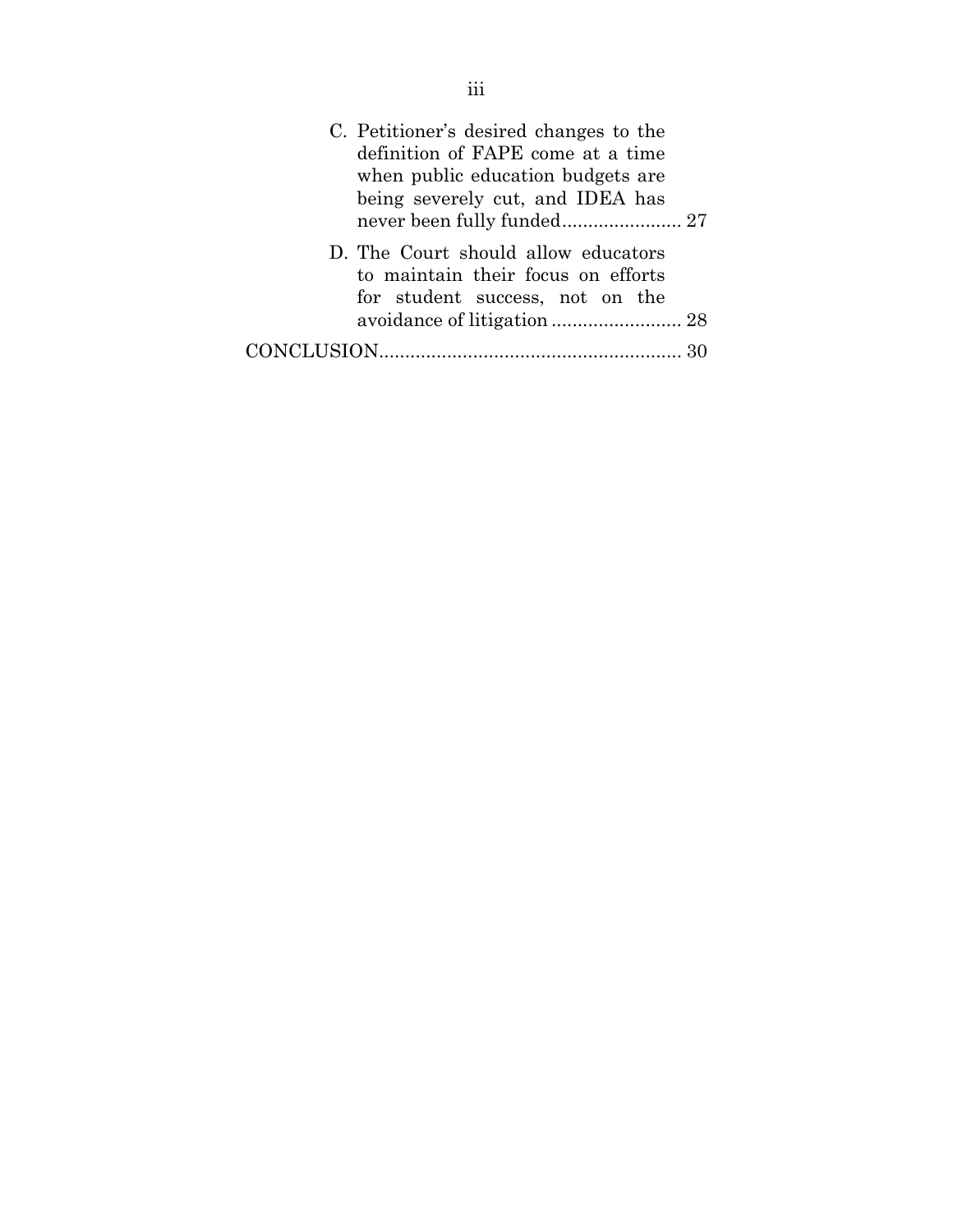## **TABLE OF AUTHORITIES**

Page(s)

# CASES

| Bd. of Educ. of Hendrick Hudson Cent. Sch.<br>Dist., Westchester Cnty. v. Rowley,                       |
|---------------------------------------------------------------------------------------------------------|
| Christian Legal Social Chapter of the Univ. of<br>California, Hastings Coll. of the Law v.<br>Martinez, |
| C.G. ex rel. A.S. v. Five Town Cmty. Sch. Dist.,                                                        |
| Epperson v. State of Arkansas,                                                                          |
| Fisher v. Univ. of Texas at Austin,                                                                     |
| Gross v. FBL Fin. Services, Inc.,                                                                       |
| Grutter v. Bollinger,                                                                                   |
| Hazelwood Sch. Dist. v. Kuhlmeier,                                                                      |
| Honig v. Doe,                                                                                           |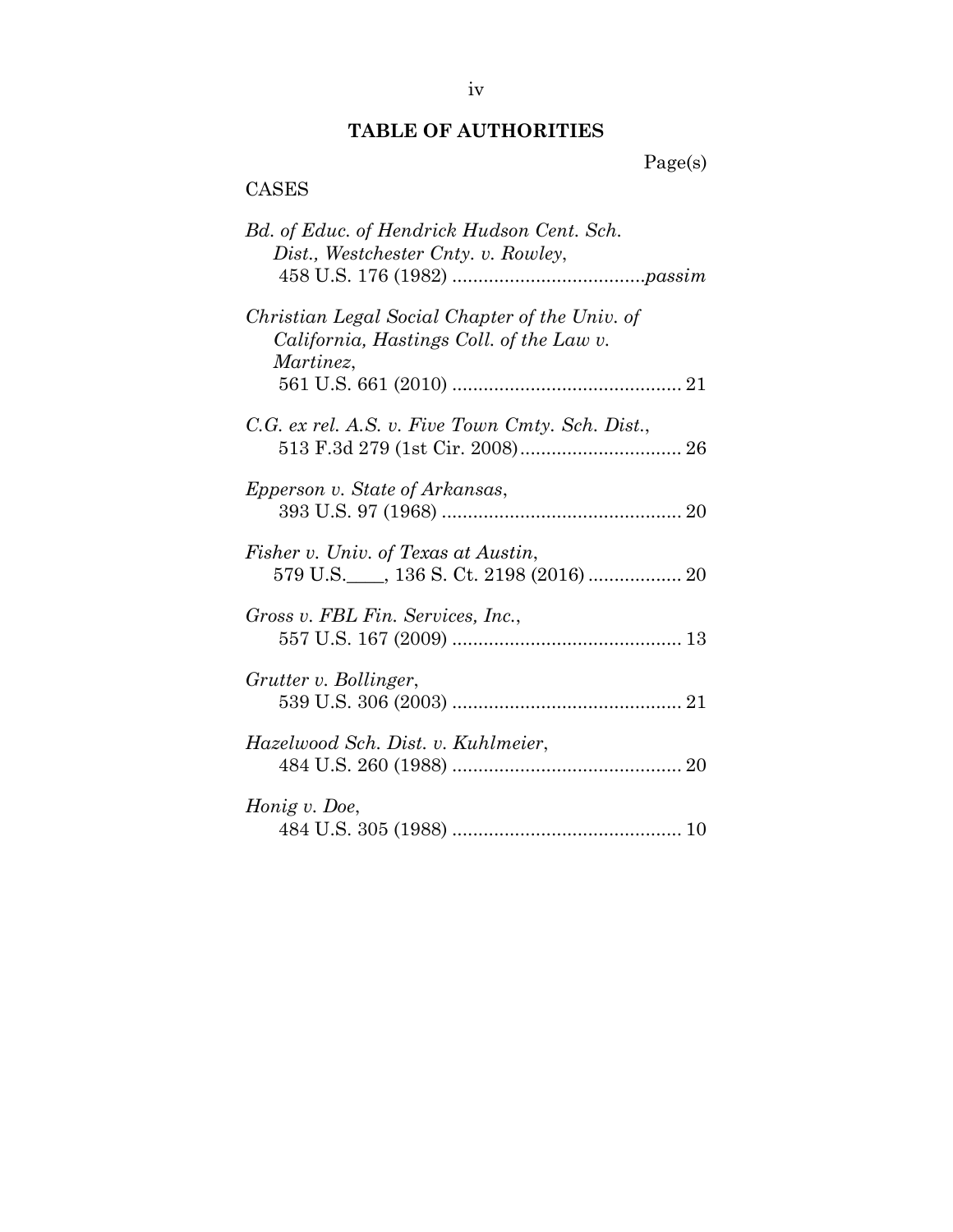| Indep. Sch. Dist. No. $283 v$ . S.D.,      |
|--------------------------------------------|
| Kucana v. Holder,                          |
| Newark Parents Ass'n v. Newark Pub. Sch.,  |
| Schaffer v. Weast,                         |
| Swann v. Charlotte-Mecklenburg Bd. of Ed., |
| Wood v. Strickland,                        |

## FEDERAL STATUTORY AUTHORITIES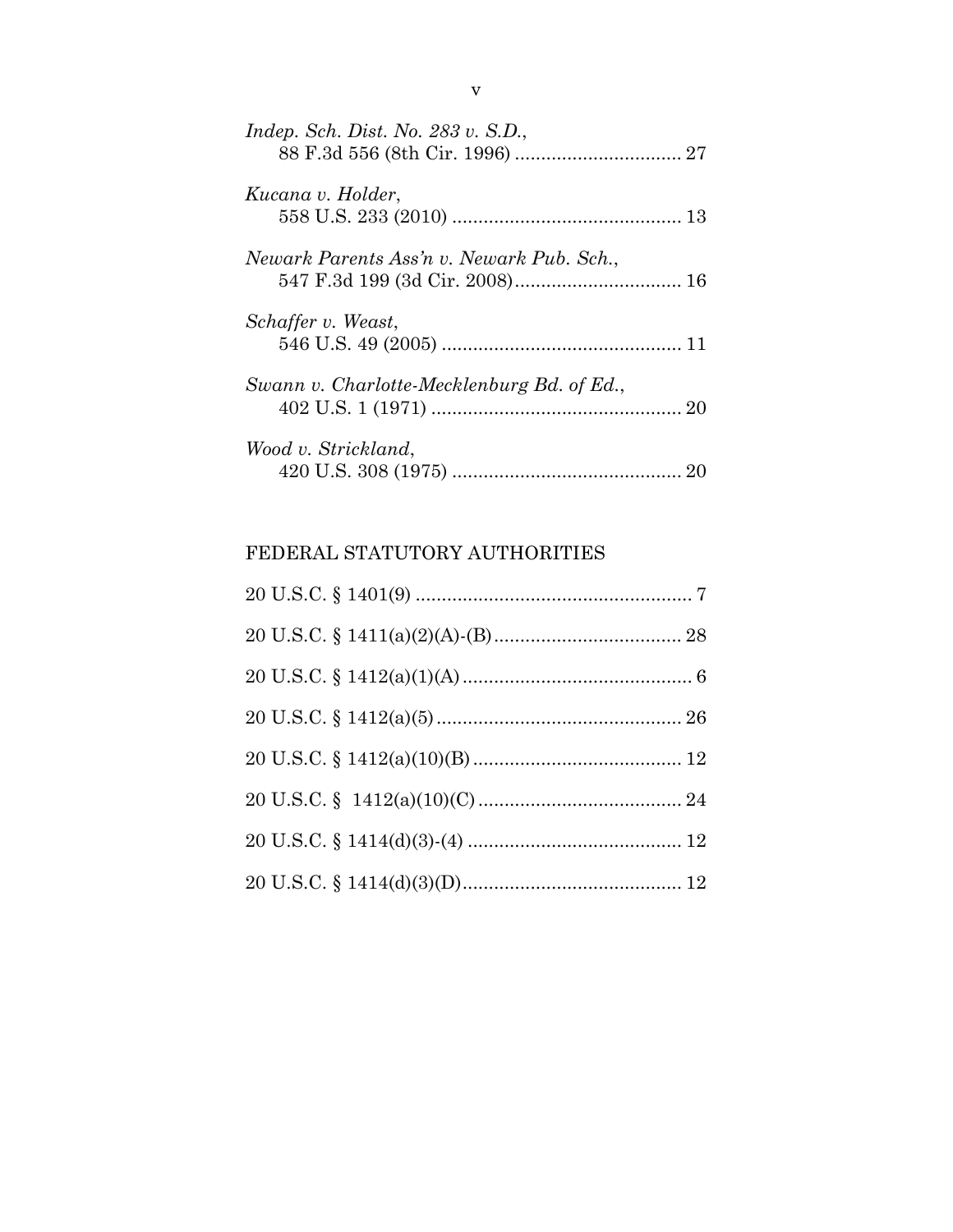| Every Student Succeeds Act,                                                                                                          |
|--------------------------------------------------------------------------------------------------------------------------------------|
|                                                                                                                                      |
|                                                                                                                                      |
|                                                                                                                                      |
| Education of the Handicapped Act, Pub. L. No.                                                                                        |
| Individuals with Disabilities Education Act<br>Amendments of 1997, Pub. L. No. 105-17,<br>§ 614, 111 Stat. 81 (1997) (codified at 20 |
| The No Child Left Behind Act of 2001, Pub. L.<br>No. 107-110, 115 Stat. 1425                                                         |

## FEDERAL RULES AND REGULATIONS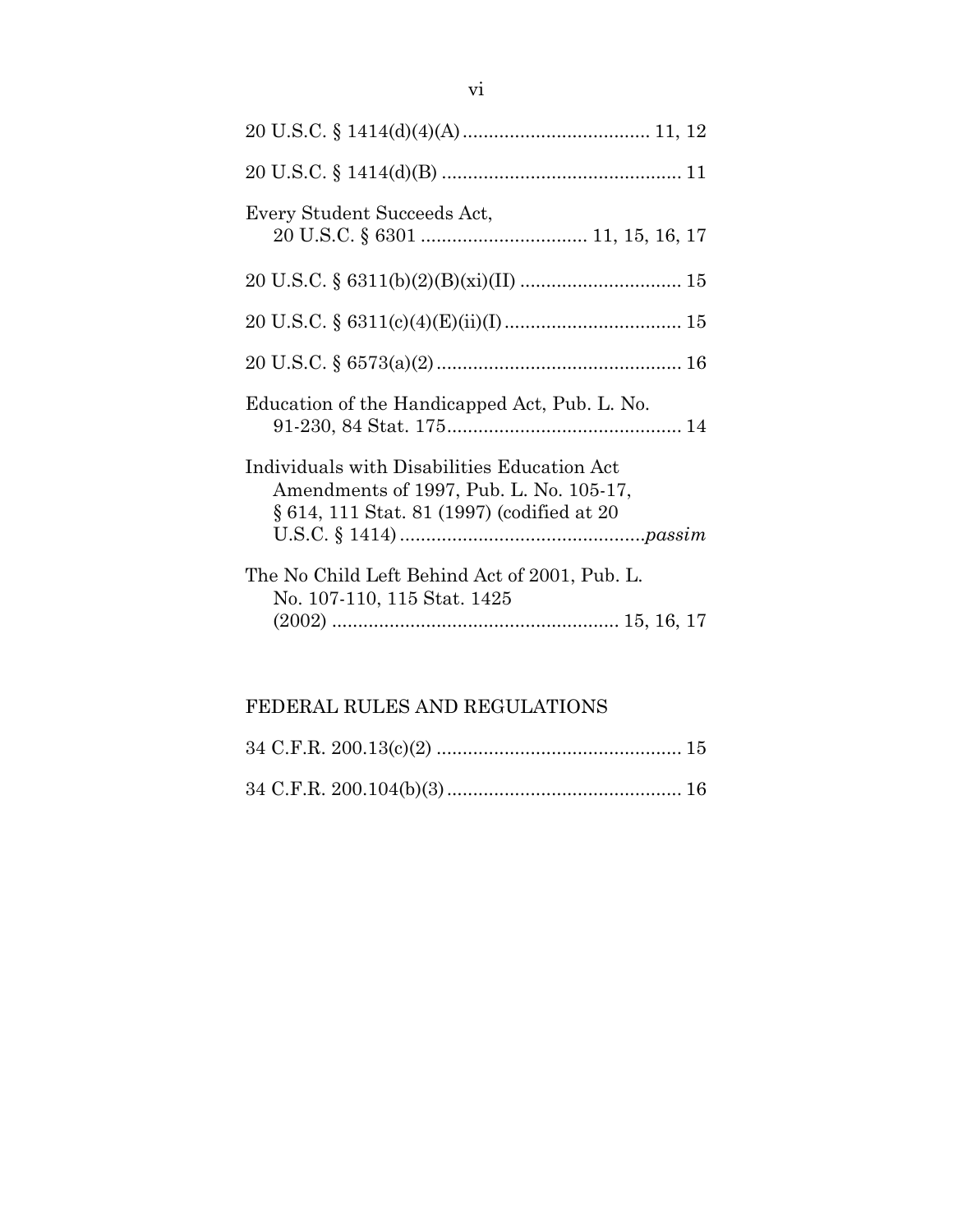## OTHER AUTHORITIES

| Jay G. Chambers et al., What Are We<br>Spending on Special Education |
|----------------------------------------------------------------------|
| Services in the United States, 1999-                                 |
|                                                                      |
| Debra Chopp, School Districts and Families                           |
| Under the IDEA: Collaborative in                                     |
| <i>Theory, Adversarial in Fact, 32 J. Nat'l</i>                      |
| Ass'n Admin. L. Judiciary 423 (2012)  28                             |
| Michael Leachman et al., Most States Have                            |
| Cut School Funding, and Some                                         |
| Continue Cutting, Center on Budget &                                 |
|                                                                      |
| Tonette Salazar, 50 Ways to Test: A look at                          |
| state summative assessments in 2014-                                 |
| 15, Education Commission of The                                      |
|                                                                      |
| Julie Rowland Woods, State Summative                                 |
| Assessments: 2015-16 school year,                                    |
| Education Commission of the States,                                  |
|                                                                      |
| National Center for Education Statistics,                            |
| Children and Youth with Disabilities,                                |
|                                                                      |
|                                                                      |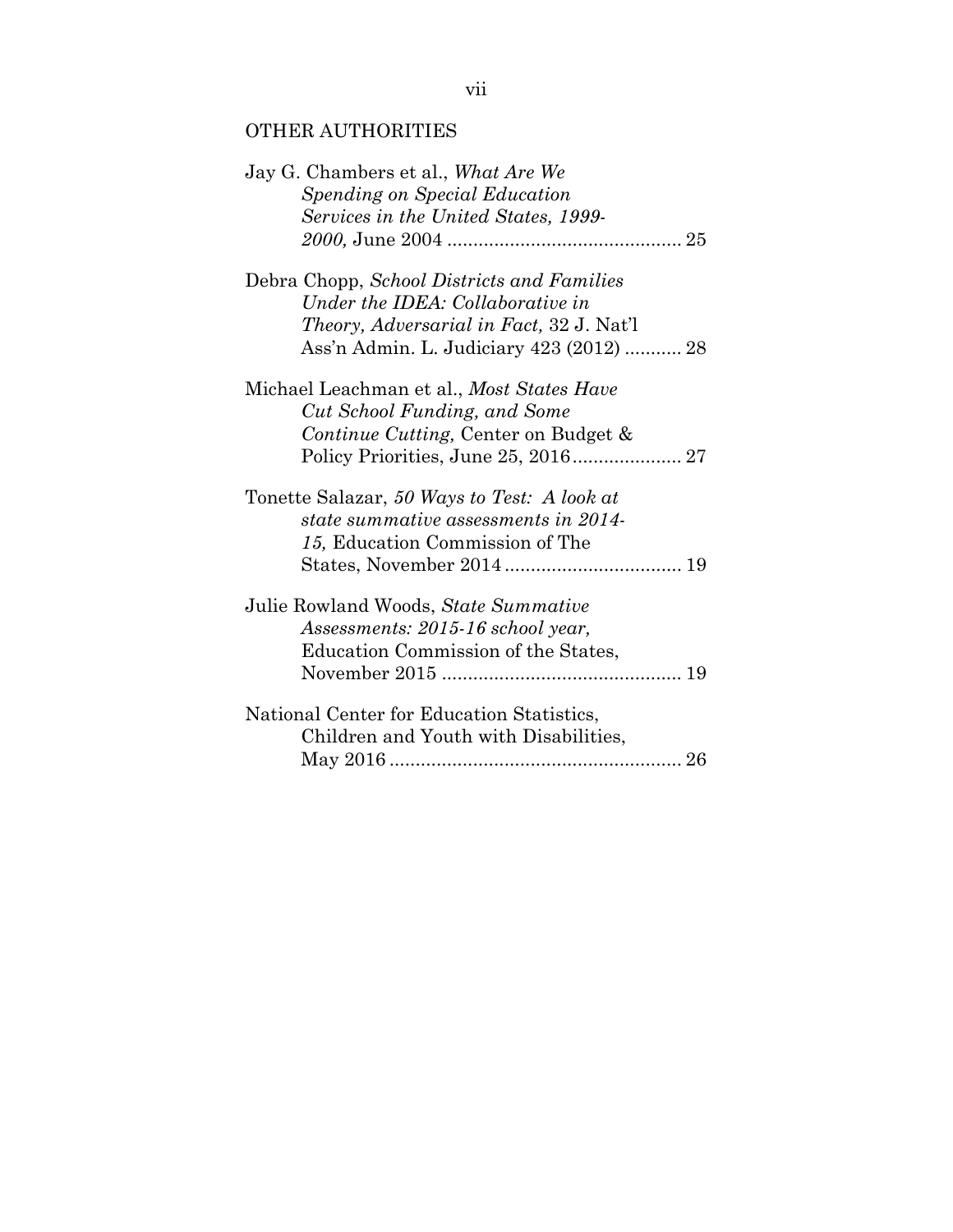#### **INTEREST OF** *AMICUS CURIAE***<sup>1</sup>**

 The Council of the Great City Schools ("Council") is a coalition of 70 of the nation's largest urban public school systems, 2 and is the only national

 $\overline{a}$ 

2 Albuquerque Public Schools; Anchorage School District; Arlington Independent School District; Atlanta Public Schools; Austin Independent School District; Baltimore City Public Schools; Birmingham City Schools; Boston Public Schools; Bridgeport Public Schools; Broward County Public Schools; Buffalo Public Schools; Charleston County School District; Charlotte-Mecklenburg Schools; Chicago Public Schools; Cincinnati Public Schools; Clark County School District; Cleveland Metropolitan School District; Columbus City Schools; Dallas Independent School District; Dayton Public Schools; Denver Public Schools; Des Moines Public Schools; Detroit Public Schools Community District; District of Columbia Public Schools; Duval County Public Schools; El Paso Independent School District; Fort Worth Independent School District; Fresno Unified School District; Guilford County Schools; Hawaii State Department of Education; Hillsborough County School District; Houston Independent School District; Indianapolis Public Schools; Jackson Public Schools; Jefferson County Public Schools; Kansas City Public Schools; Long Beach Unified School District; Los Angeles Unified School District; Metropolitan Nashville Public Schools; Miami-Dade County Public Schools; Milwaukee Public Schools; Minneapolis Public Schools; New Orleans Public Schools; New York City Department of Education; Newark Public Schools; Norfolk Public Schools; Oakland Unified School District; Oklahoma City Public Schools; Omaha Public Schools; Orange County Public Schools; The School District of Palm Beach County; The School District of Philadelphia; Pinellas County Public Schools; Pittsburgh Public Schools; Portland Public Schools; Providence Public School

<sup>1</sup> Pursuant to Supreme Court Rule 37.3(a), all parties have consented to the filing of this brief. Pursuant to Rule 37.6, *amicus curiae* certifies that no counsel for a party authored this brief in whole or in part, and no persons other than *amicus curiae* or its counsel made a monetary contribution to the brief's preparation or submission.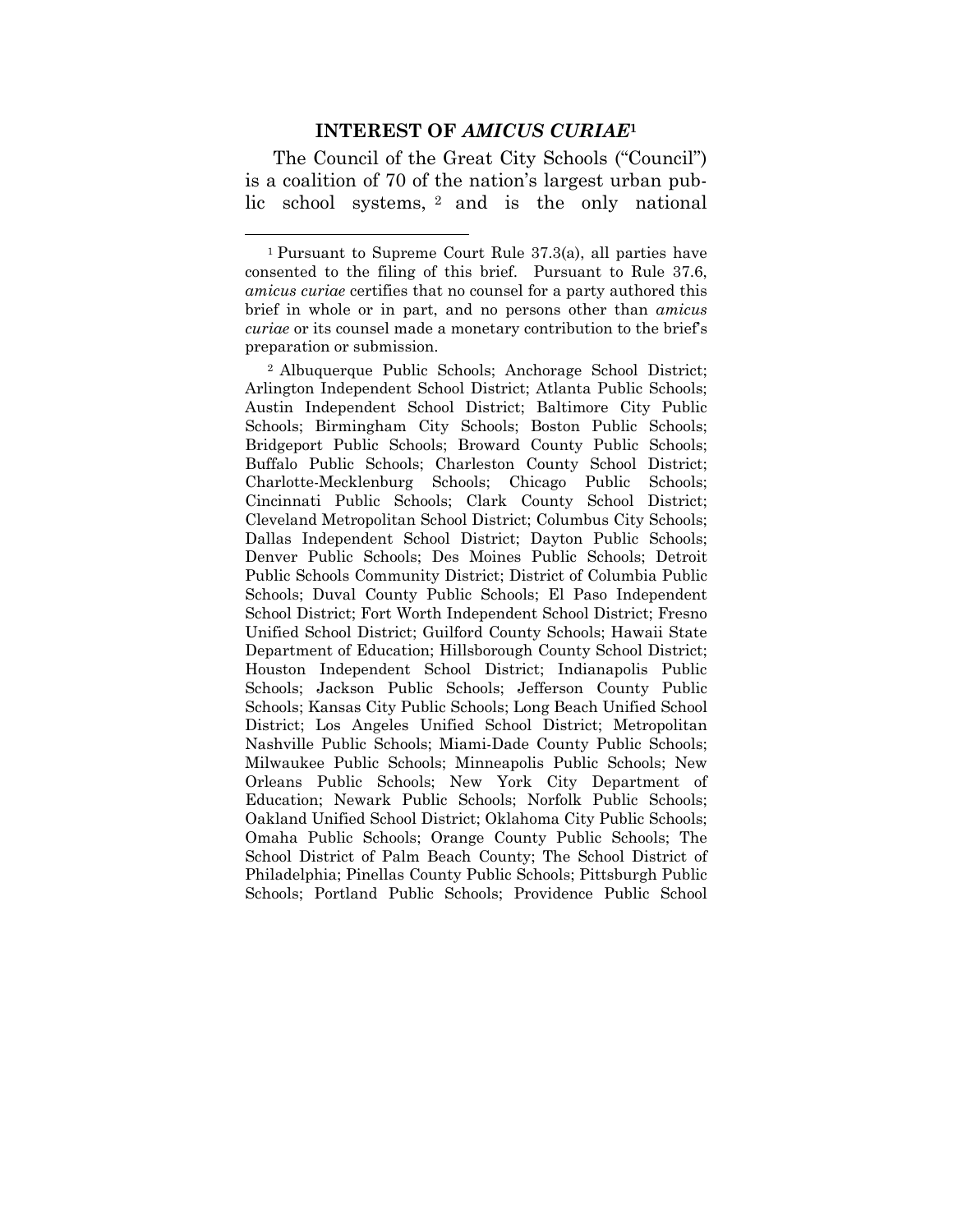organization exclusively representing the needs of urban public schools. Founded in 1956 and incorporated in 1961, the Council serves as the national voice for urban educators and provides a forum to share best practices. The Council is composed of districts with enrollment greater than 35,000 students located in cities with a population exceeding 250,000. Districts located in the largest city of any state are also eligible for membership, based on urban characteristics. The Council's member districts have a combined enrollment of over 7.3 million students.

 Headquartered in Washington, D.C., the Council promotes urban education through research, instruction, management, technology, legislation, communications, and other special projects. For the past two decades, the Council's legislative and legal staff has participated extensively in congressional consideration of the Individuals with Disabilities Education Act Amendments of 1997 and the Individuals with Disabilities Education Improvement Act of 2004, as well as development of the attendant regulations promulgated by the Department of Education.

 The Council has a strong interest in the outcome of this case, as its member districts implement over

*\_\_\_\_\_\_\_\_\_\_\_\_\_\_\_\_\_\_\_\_\_\_\_\_* 

District; Richmond Public Schools; Rochester City School District; Sacramento City Unified School District; San Antonio Independent School District; San Diego Unified School District; San Francisco Unified School District; Santa Ana Unified School District; Seattle Public Schools; Shelby County Schools (formerly Memphis City Schools); St. Louis Public Schools; St. Paul Public Schools; Toledo Public Schools; Tulsa Public Schools; Wichita Public Schools.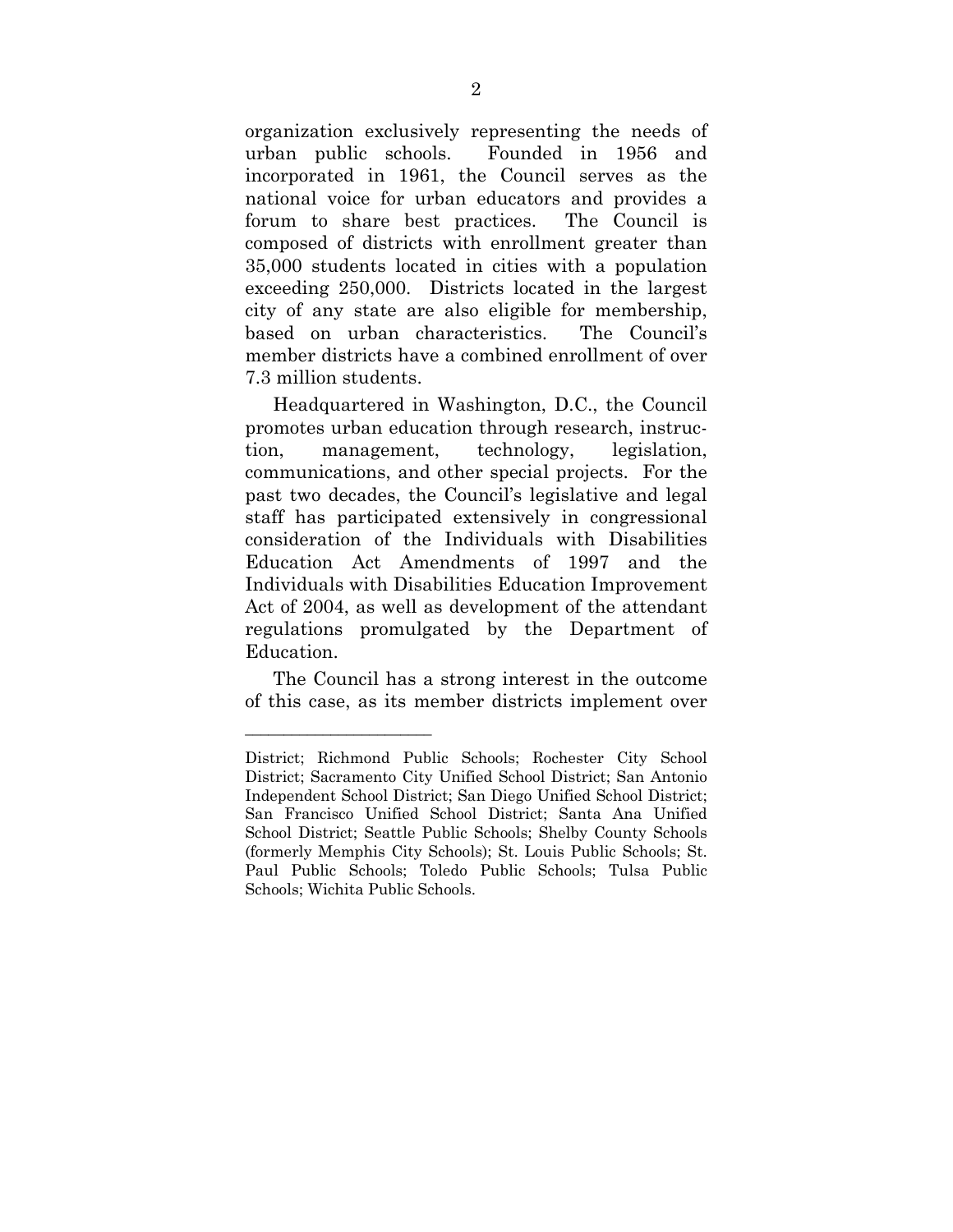1 million Individualized Educational Programs ("IEPs") on an annual basis. The Council and its members believe it is vitally important to protect the collaborative process through which these IEPs are developed and to promote the educational opportunity and achievement of all students—those with disabilities and those without. Maintaining the Court's workable interpretation of the statutory definition of a "free appropriate public education" ("FAPE") is critical to these goals.

#### **SUMMARY OF ARGUMENT**

 While Congress has not changed the statutory definition of "free appropriate public education" ("FAPE") in the 34 years since *Board of Education of Hendrick Hudson Central School District, Westchester County v. Rowley*, 458 U.S. 176 (1982), the standard established by the Court continues to be an important part of the national effort to raise expectations and increase educational opportunities for students with disabilities.

 By adding new requirements for IEPs, Congress has encouraged school districts to better serve students with disabilities. When reauthorizing IDEA in 1997, for example, Congress added various references to progress in the IEP requirements, including how the child's progress toward meeting annual goals will be measured, when periodic reports on the child's progress will be provided, and a statement of the special education-related services and supplemental aids and services to be used to enable the child to make progress in the general education curriculum. But, IDEA does not establish a private remedy for the failure to ensure any particular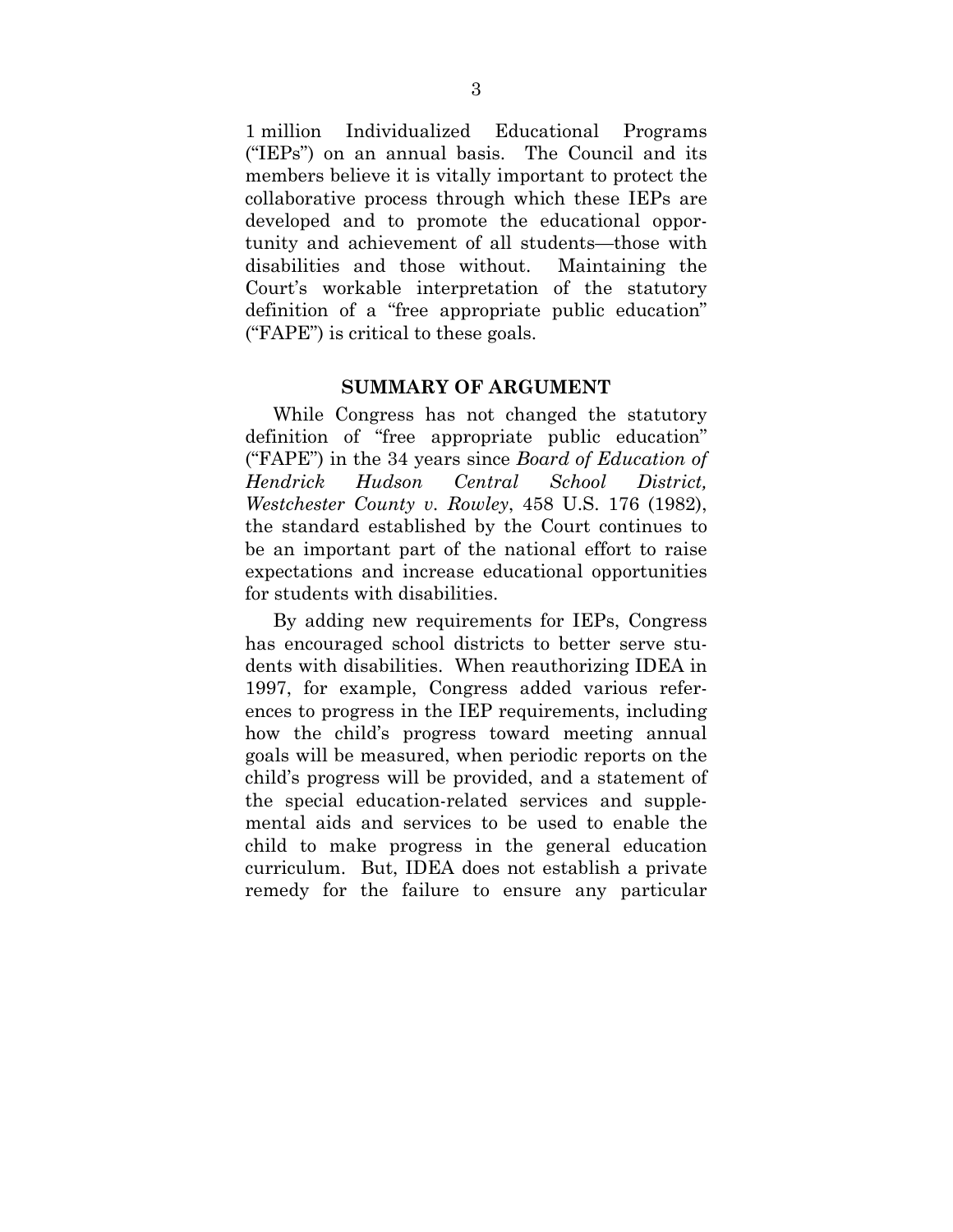educational outcome or to provide a specific degree of educational benefit for a student with a disability.

 Rather, in a series of separate federal laws since *Rowley*, Congress has required states to establish systematic accountability for the educational outcomes of all students, including students with disabilities. As a result of these accountability systems, along with the strengthened IEP requirements from the 1997 and 2004 amendments to IDEA, educational opportunities for students with disabilities are better now than ever. This makes it unnecessary to change the *Rowley* inquiry, which asks whether an IEP, otherwise meeting all the statutory and regulatory requirements, is "reasonably calculated to enable the child to receive educational benefits[.]" 458 U.S. at 207.

The federal courts, moreover, are ill-equipped to ascertain what particular level of educational benefit is appropriate for individual students. Adopting petitioner's unworkable standard, which, contrary to *Rowley*, seeks to define a particular level of educational benefit required for all students with disabilities is unnecessary and ill advised, particularly in the face of the statutory changes that *have* been made by Congress. During the collaborative IEP process, parents and professional educators grapple together with many complex variables designed to ensure educational benefits are provided to students. These discussions take into consideration the nature and degree of each student's disability (or disabilities), the level of each student's prior academic achievement, and each state's distinct educational standards. In addition, these discussions address multiple other domains including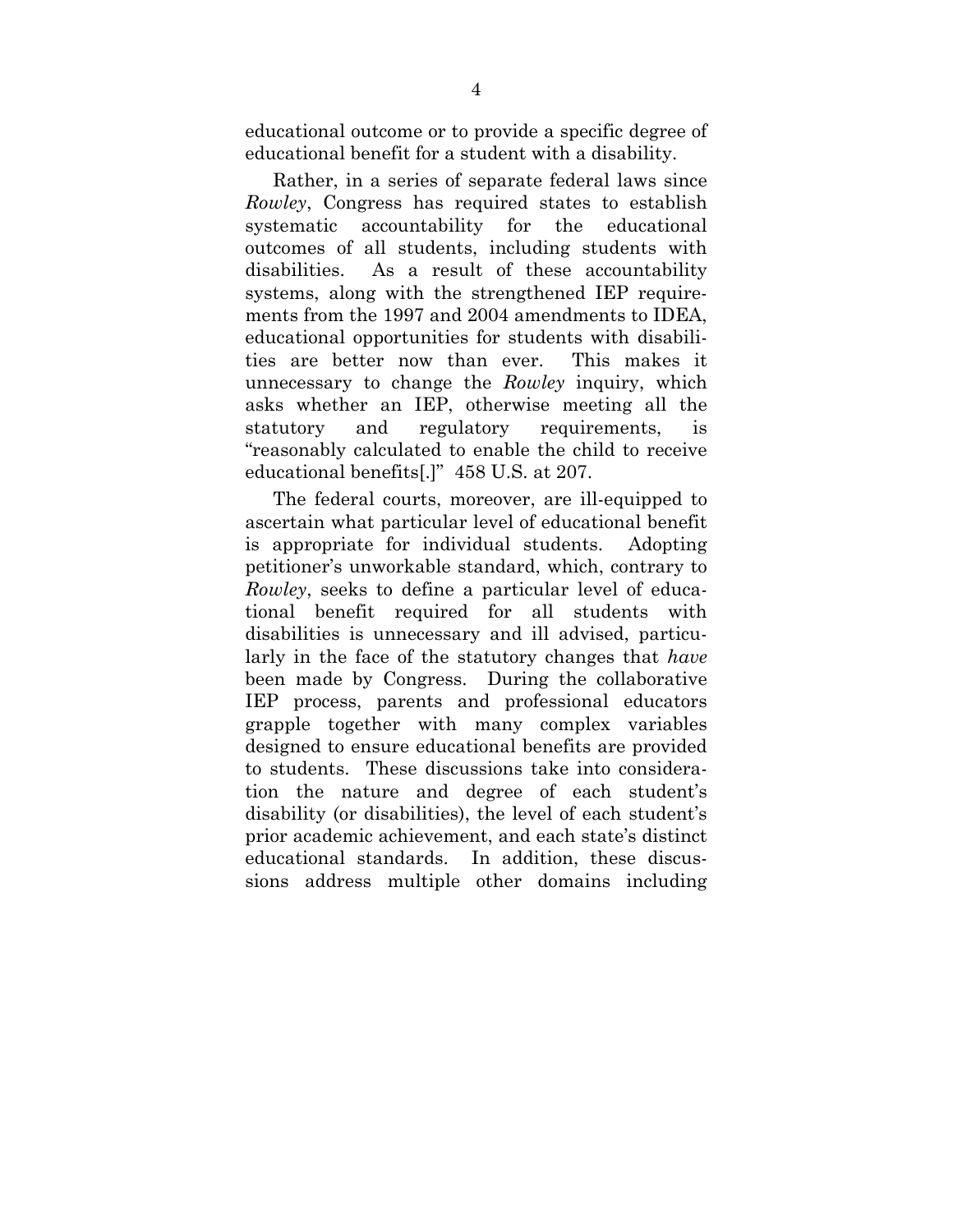social, emotional, psychological, behavioral, as well as medical and health-related issues. In this context, attempting to determine whether a student would have "substantially equal opportunities to achieve academic success, attain self-sufficiency, and contribute to society" (Pet. Br. 41 n.8) (or whether the student was likely to make "significant educational progress" (Gov't Br. 7, 9)) would be an overwhelmingly complex and highly subjective judgment. Instead, consistent with Congress's decision in adopting and repeatedly amending IDEA, the courts should continue to guarantee that the increasingly demanding components of IEPs are in place and otherwise defer to professional educators' determinations of the level of educational benefits that one should anticipate for any particular child.

Across all of the circuits, regardless of the adjective used by appellate courts to describe "educational benefits," Council members strive to maximize the educational benefits provided to all students, including those with disabilities, and petitioners' proposed standard would redirect those efforts. Expanding a private remedy for parents of students with disabilities who are unsatisfied with the progress achieved by their children in public schools would undermine the school's role in IDEA's collaborative process. The result would be to increase both litigation and unilateral private placements. Both of these actions would divert significant resources from school districts' efforts to educate other students with disabilities and those without. Such a diversion is particularly problematic given that Congress has never lived up to its promise to fund 40 percent of the extra costs associated with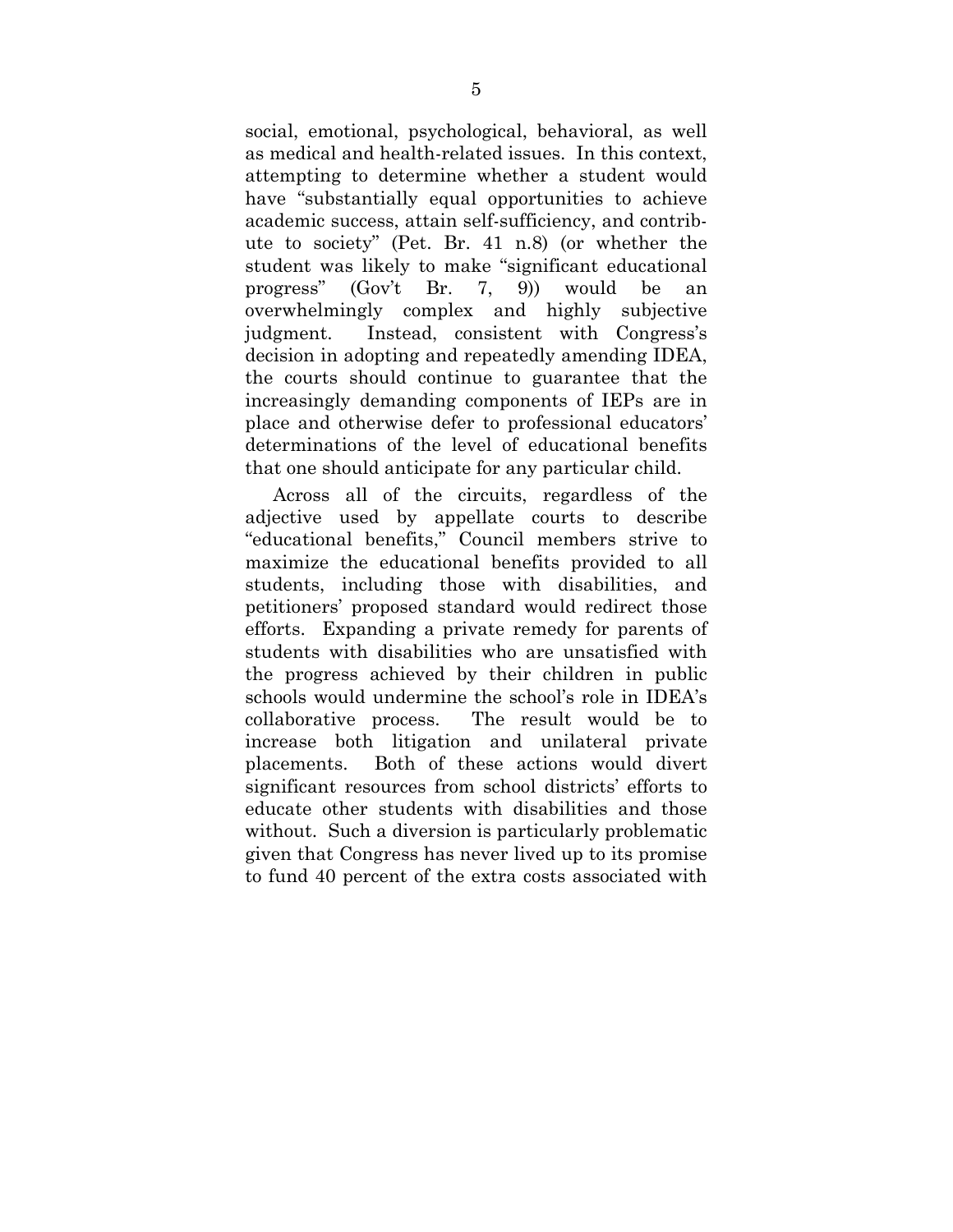special education. As a result of this failure, the bulk of special education funding comes from state and local revenues, but those funding levels also have declined. Driving up private placements and encouraging litigation would harm the education of all students.

Litigating over the right amount of educational benefit to be expected for individual students with disabilities is not the best way to improve education. Rather, educators should be accountable for implementing IDEA's complex procedural requirements, including ongoing monitoring, to ensure that a disabled child's progress is adequate. And, they should be accountable for the educational outcomes of *all* students through mandatory state accountability systems.

For these reasons, the judgment of the court of appeals should be affirmed.

#### **ARGUMENT**

### **I. The Existing Statutory Framework Appropriately Promotes Educational Opportunities for All Students, Including Students with Disabilities.**

This is a statutory-interpretation case. Specifically, the Court is asked again to decide what Congress meant when it required the provision of a FAPE to children with disabilities. 20 U.S.C. § 1412(a)(1)(A). IDEA contains an express definition of FAPE:

The term "free appropriate public education" means special education and related services that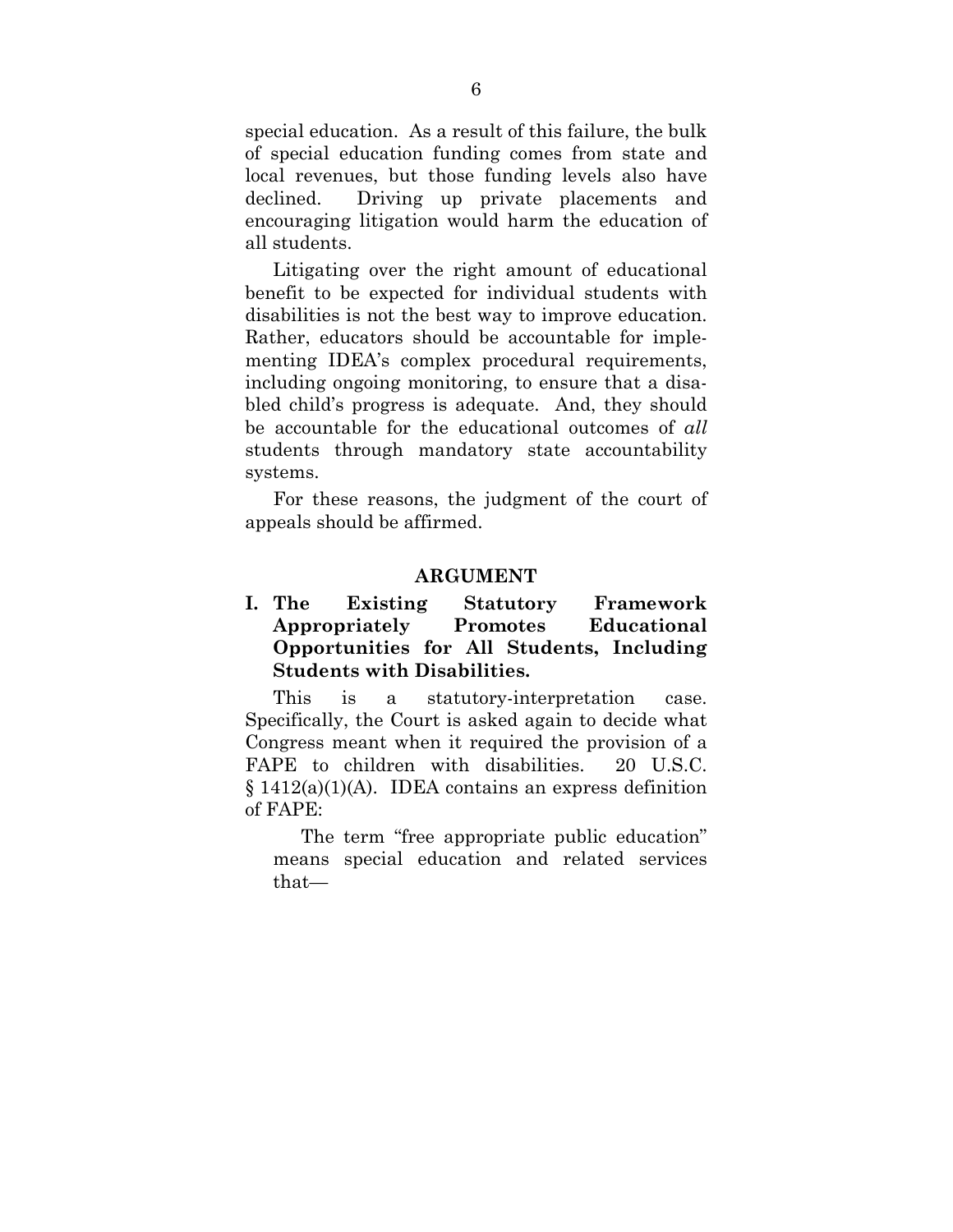(A) have been provided at public expense, under public supervision and direction, and without charge;

(B) meet the standards of the State educational agency;

(C) include an appropriate preschool, elementary school, or secondary school education in the State involved; and

(D) are provided in conformity with the individualized education program required under section 1414(d) of this title.

#### 20 U.S.C. § 1401(9).

Moreover, this Court in *Rowley* has already interpreted Congress's multi-faceted definition of FAPE. That interpretation should control the outcome of this case. There is no reason to revisit *Rowley*, nor any justification for abandoning the Court's cogent statutory analysis.

### **A. "Free Appropriate Public Education" is a term expressly defined by Congress, and**  *Rowley* **appropriately deferred to that congressional intent.**

Faced with a strikingly similar issue and nearly identical request, this Court in *Rowley* declined the invitation to substitute its own definition of FAPE for the one adopted by Congress. The standard offered by petitioner here should fail for the same reasons.

1. In *Rowley*, this Court determined that Congress's express definition of FAPE controls. The student in *Rowley* offered a critique of Congress's definition of FAPE similar to petitioner's here, asserting "that the statutory definition is not 'functional' and thus 'offers judges no guidance in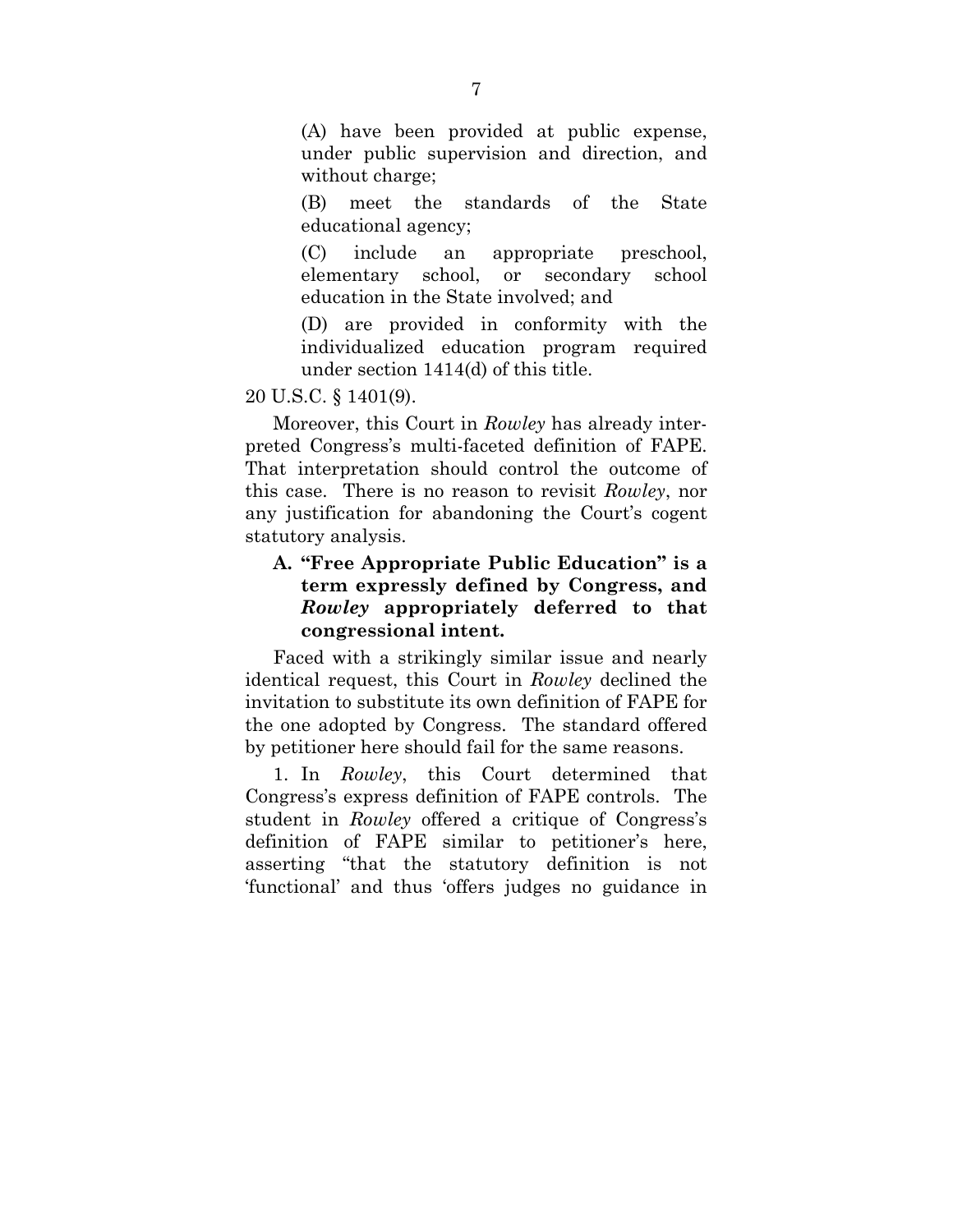their consideration of controversies involving "the identification, evaluation, or educational placement of the child or the provision of a free appropriate public education."'" *Rowley*, 458 U.S. at 187.

Rejecting this argument, the Court described itself as "loath to conclude that Congress failed to offer any assistance" in defining FAPE, especially when Congress explicitly defined the term in question. *Id.* Though the definition may tend "toward the cryptic rather than the comprehensive," "that is scarcely a reason for abandoning the quest for legislative intent." *Id.* at 188; *see also id.* ("Whether or not the definition is a 'functional' one, as respondents contend it is not, it is the principal tool which Congress has given us for parsing the critical phrase of the Act."3).

The Court accurately described the statutory provision as a "definitional checklist," identifying the procedural items that must be accomplished to provide a FAPE. *Id.* at 189. The Court also confirmed that IDEA as a whole was enacted to improve *access* to education through the adoption of "*procedures* which would result in individualized consideration of and instruction for each child." *Id.* (internal quotation marks and citations omitted).

2. Petitioner's proposed standard here should be rejected for the same reasons as the proposed definition in *Rowley*. 4 As respondent explains in

1

<sup>3</sup> This observation from the *Rowley* Court is particularly apt, in light of petitioner's description of the newly minted standard as "eminently workable." Pet. Br. 43.

<sup>4</sup> In fact, it is difficult to decipher any difference between petitioner's articulated standard of "substantially equal opportunity" and "commensurate with the opportunity provided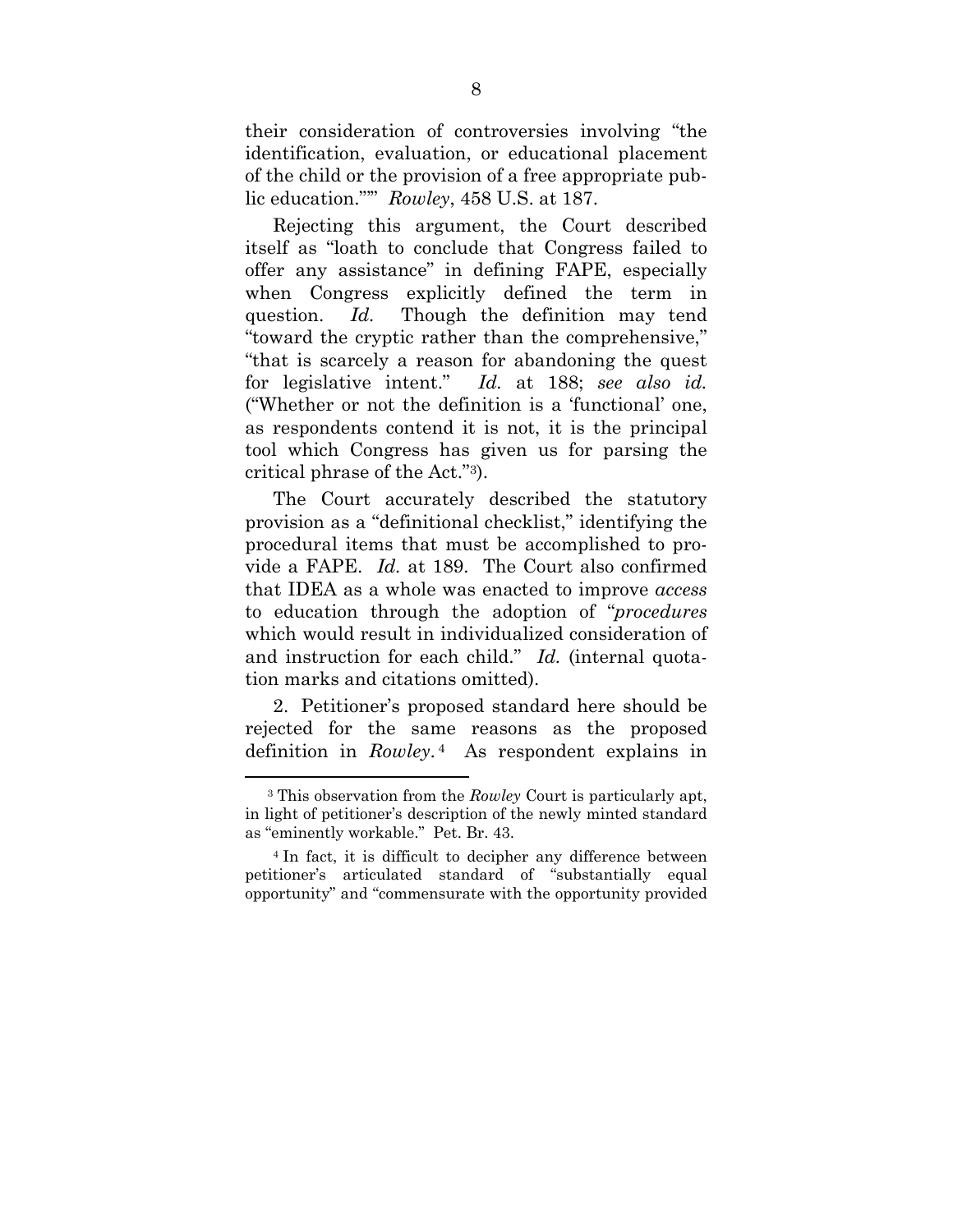detail (at 27-37), petitioner's proposed standard ("substantially equal opportunities to achieve academic success, attain self-sufficiency, and contribute to society," Pet. Br. 41 n.8) finds no support in IDEA's text, and certainly none in *Rowley*.

Trying to tie the new proposed standard to *Rowley*, petitioner asserts (at 43) that the articulation of "opportunities to achieve academic success, attain self-sufficiency, and contribute to society" somehow comports with *Rowley*'s statement about "meaningful" access.5 This unsupported assertion, however, underscores that the use of any adjective or modifier to describe a specific level of educational benefit is inconsequential. No matter whether "some," "substantial," "meaningful," or

*\_\_\_\_\_\_\_\_\_\_\_\_\_\_\_\_\_\_\_\_\_\_\_\_* 

other children," which was the standard rejected in *Rowley*, 458 U.S. at 198-200. The Court was appropriately critical of the word "equal," because it could, in some instances, deprive disabled children of necessary services and, in other instances, require more from districts than IDEA requires. *See id.* at 198- 99 ("The theme of the Act is 'free appropriate public education,' a phrase which is too complex to be captured by the word 'equal' whether one is speaking of opportunities or services.").

<sup>5</sup> Reliance on *Rowley*'s use of the word "meaningful" is entirely misplaced. Indeed, that word appears only once in the entire majority opinion and, notably, it does not appear in the section of *Rowley* discussing the FAPE definition or standard. Instead, it appears in a discussion of the congressional intent behind IDEA—increasing access to education—in a sentence that explicitly recognizes that Congress *rejected* the imposition of a standard that would require a particular level of educational benefit. *Rowley*, 458 U.S. at 192 ("But in seeking to provide such access to public education, Congress did not impose upon the States any greater substantive educational standard than would be necessary to make such access meaningful.").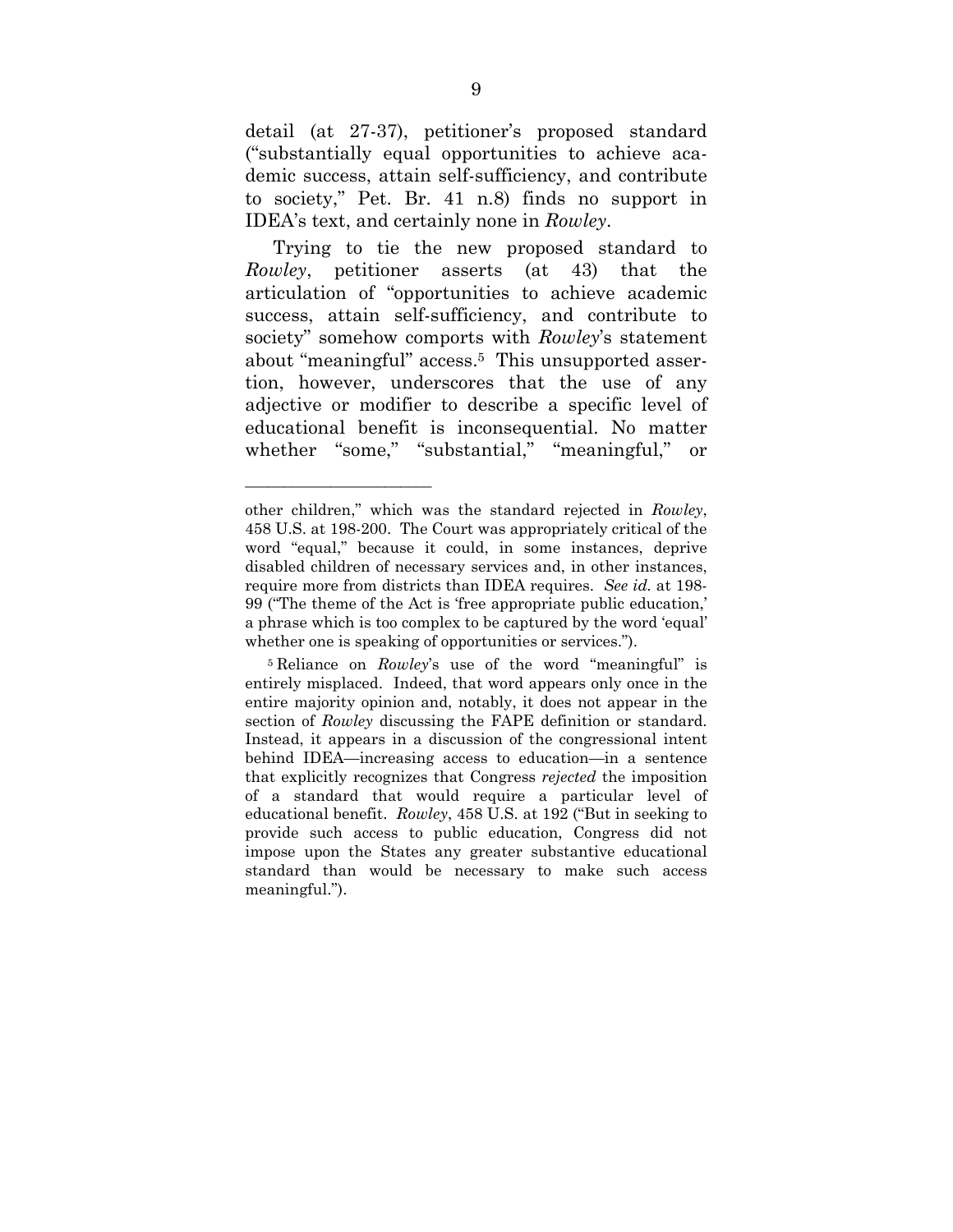another descriptor is discussed, petitioner fails to establish any difference in actual application. Furthermore, petitioner and the United States spend substantial effort trying to explain why each of their proposed new descriptors for "educational benefit" would best further their interests, even though the *Rowley* Court rejected the use of such a modifier in accordance with IDEA's text.

Instead, the Court prescribed a clear articulation of the test for evaluating an IEP: "First, has the State complied with the procedures set forth in the Act? And second, is the individualized educational program developed through the Act's procedures *reasonably calculated* to enable the child to receive educational benefits?" *Rowley*, 458 U.S. at 206-07 (emphasis added and footnotes omitted). Petitioner overlooks "reasonably calculated" in favor of trying to inject a subjective adjective before "educational benefits" and, in doing so, inappropriately shifts the inquiry *away* from an IEP team's actions and *onto* a student's educational outcomes.

This Court should reject, for a second time, an attempt to judicially amend Congress's express definition of FAPE.

### **B. IEPs are created through an interactive process involving students, families, and professionals.**

This Court's rejection in *Rowley* of a required level of educational benefit and its refusal to deviate from Congress's express definition of FAPE is also sound from a policy perspective because of IDEA's demanding IEP requirements. As "the centerpiece of the [IDEA's] education delivery system for disabled children," *Honig v. Doe*, 484 U.S. 305, 311 (1988), the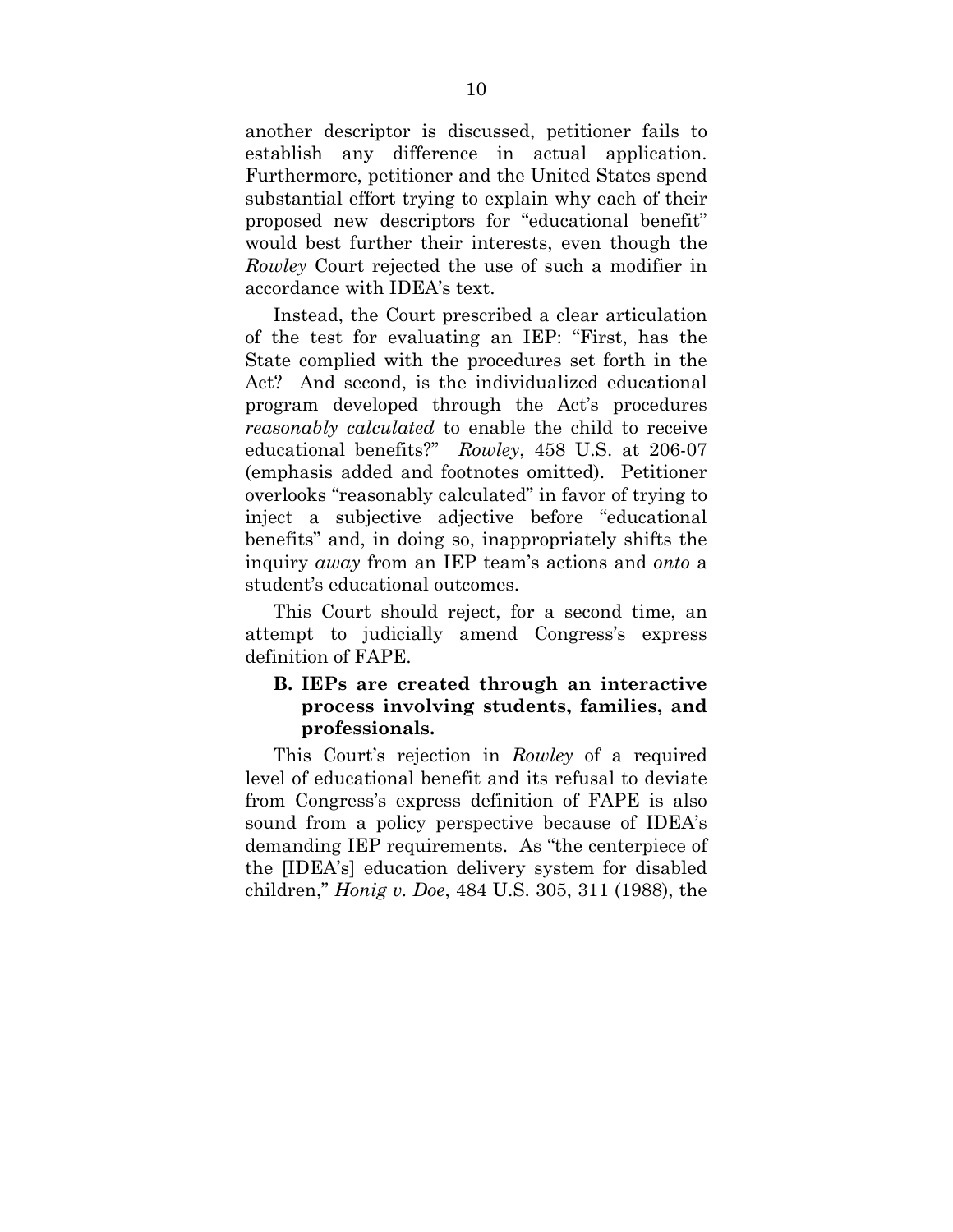IEP is an interactive, evolving, and detailed process. As the Court recognized in *Rowley,* "[e]ntrusting a child's education to state and local agencies does not leave the child without protection." 458 U.S. at 208.

 The "core of [IDEA] . . . is the cooperative process that it establishes between parents and schools." *Schaffer v. Weast*, 546 U.S. 49, 53 (2005); *see also Rowley*, 458 U.S. at 205-06 (Congress gave "parents and guardians a large measure of participation at every stage of the administrative process"). As the Court stated in *Schaffer*, the "central vehicle for this collaboration is the IEP process," and parents and guardians "play a significant role" in the process. 546 U.S. at 53. From its very outset, for each individual child, the content of an appropriate education is defined collectively in an IEP by a team that includes (among others) the parents and teachers of the student. *See* 20 U.S.C. § 1414(d)(B); *Honig*, 484 U.S. at 311. This process now also takes place in the context of mandated state accountability systems that demand high expectations for students with disabilities, low-income students, as well as students from major racial and ethnic backgrounds. 20 U.S.C. § 6301.

IDEA's collaborative process also is dynamic rather than static. Parents are involved in the ongoing process of evaluating the implementation of the child's educational program and revising IEPs. Whenever parents believe, during a school year, that their child's IEP requires revision because of, for example, "any lack of expected progress" (based on periodic formal progress reports or other information) or "the child's anticipated needs," they may request that the IEP team convene and review the IEP and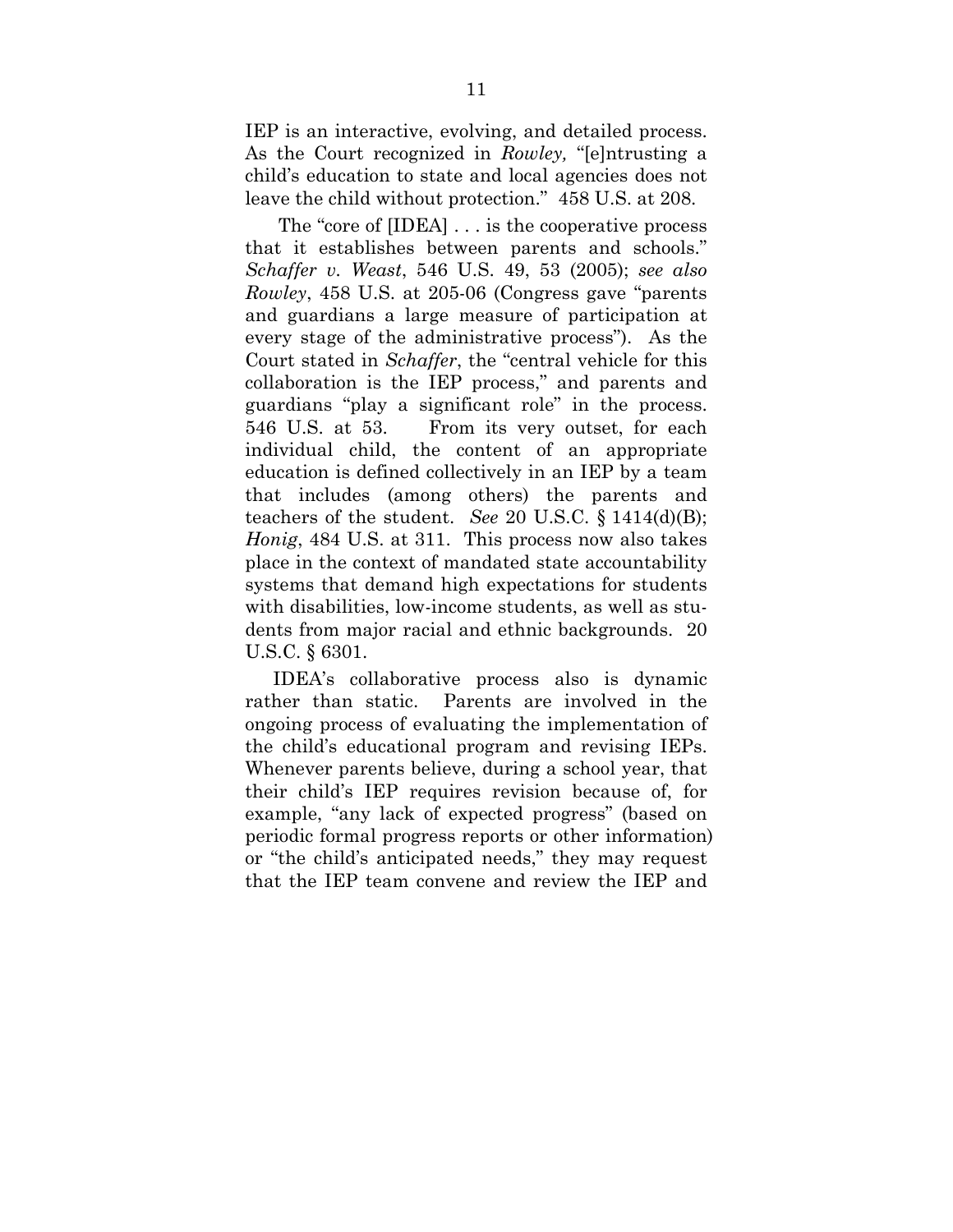consider revising it to meet the child's needs. 20 U.S.C.  $\S$  1414(d)(4)(A). Or the parents and the school district may agree to develop a written document amending the IEP during the school year without convening an IEP meeting.  $20$  U.S.C. § 1414(d)(3)(D). And at a minimum, the whole IEP team is required to meet at least annually, including the parents, formally reviewing whether the plan's goals are being achieved and revising the IEP as needed. 20 U.S.C.  $\S$  1414(d)(4)(A). The team also considers the results of reevaluations of the child and other new information about the child and his or her needs, including any such information submitted by the parents. 20 U.S.C. § 1414(d)(3)-(4).

IDEA's emphasis on prompt cooperative solutions imposes obligations on school districts and parents alike to ensure their good-faith commitment to a truly collaborative process. Indeed, school districts frequently agree to private placements where they are unable to provide an appropriate educational program themselves. *See* 20 U.S.C. § 1412(a)(10)(B); *see also infra* Section III.B. (discussing private placement cost). School districts voluntarily expend hundreds of millions of dollars in state and local revenue on agreed private placements, which occur when the collaborative process established by the Act is operating as it is intended.

 **C. Congress has strengthened the requirements for IEPs, thereby demanding higher expectations for students with disabilities in the 34 years since** *Rowley***.** 

Petitioner points to several of IDEA's provisions concerning IEPs and acknowledges that these have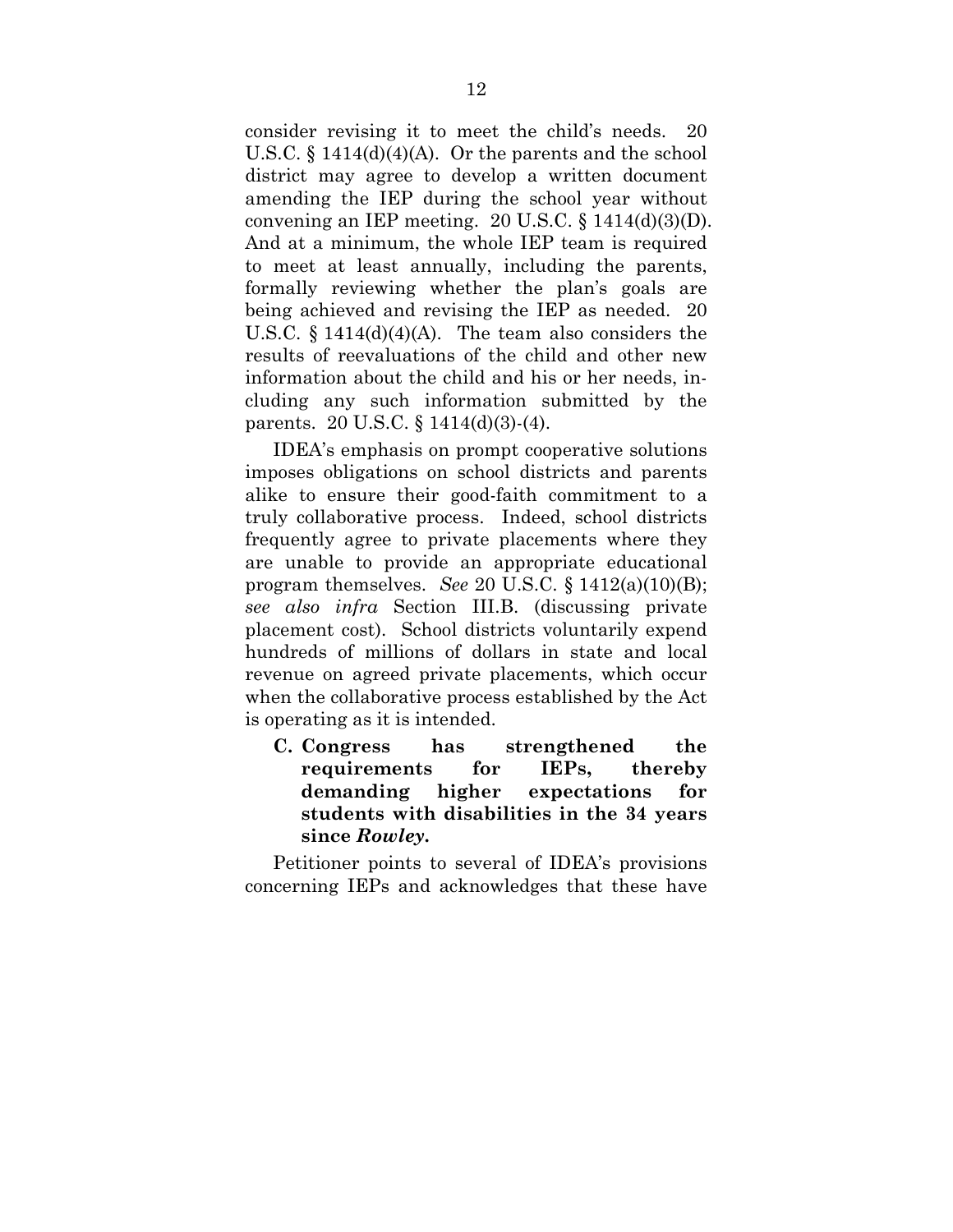been amended to advance some of the same goals behind petitioner's proposed new definition of FAPE. *See, e.g.*, Pet. Br. 37-38, 42-43. These amendments, however, do not suggest that Congress expects the Court to change the definition of FAPE, but rather they indicate congressional intent to improve educational outcomes for students with disabilities through legislative enhancements to the IEP process. For example, when Congress reauthorized IDEA in 1997, it required the IEP to include provisions for measuring the student's progress toward annual goals, for establishing periodic progress reports, and for discussing the services to be used to assist the student with functioning in the general education curriculum. *See* Individuals with Disabilities Education Act Amendments of 1997, Pub. L. No. 105- 17, § 614, 111 Stat. 81 (1997) (codified at 20 U.S.C. § 1414). These amendments have allowed Congress to improve educational opportunities without creating the negative consequences risked by petitioner's approach (discussed *infra* Section III).

Moreover, it is undisputed that Congress repeatedly has chosen *not* to amend the actual definition of FAPE contained in IDEA when it made these other changes. Petitioner is thus wrong as a matter of statutory interpretation: "When Congress amends one statutory provision but not another, it is presumed to have acted intentionally." *Gross v. FBL Fin. Servs., Inc.*, 557 U.S. 167, 174 (2009); *see also Kucana v. Holder*, 558 U.S. 233, 249 (2010) ("[W]here Congress includes particular language in one section of a statute but omits it in another section of the same Act, it is generally presumed that Congress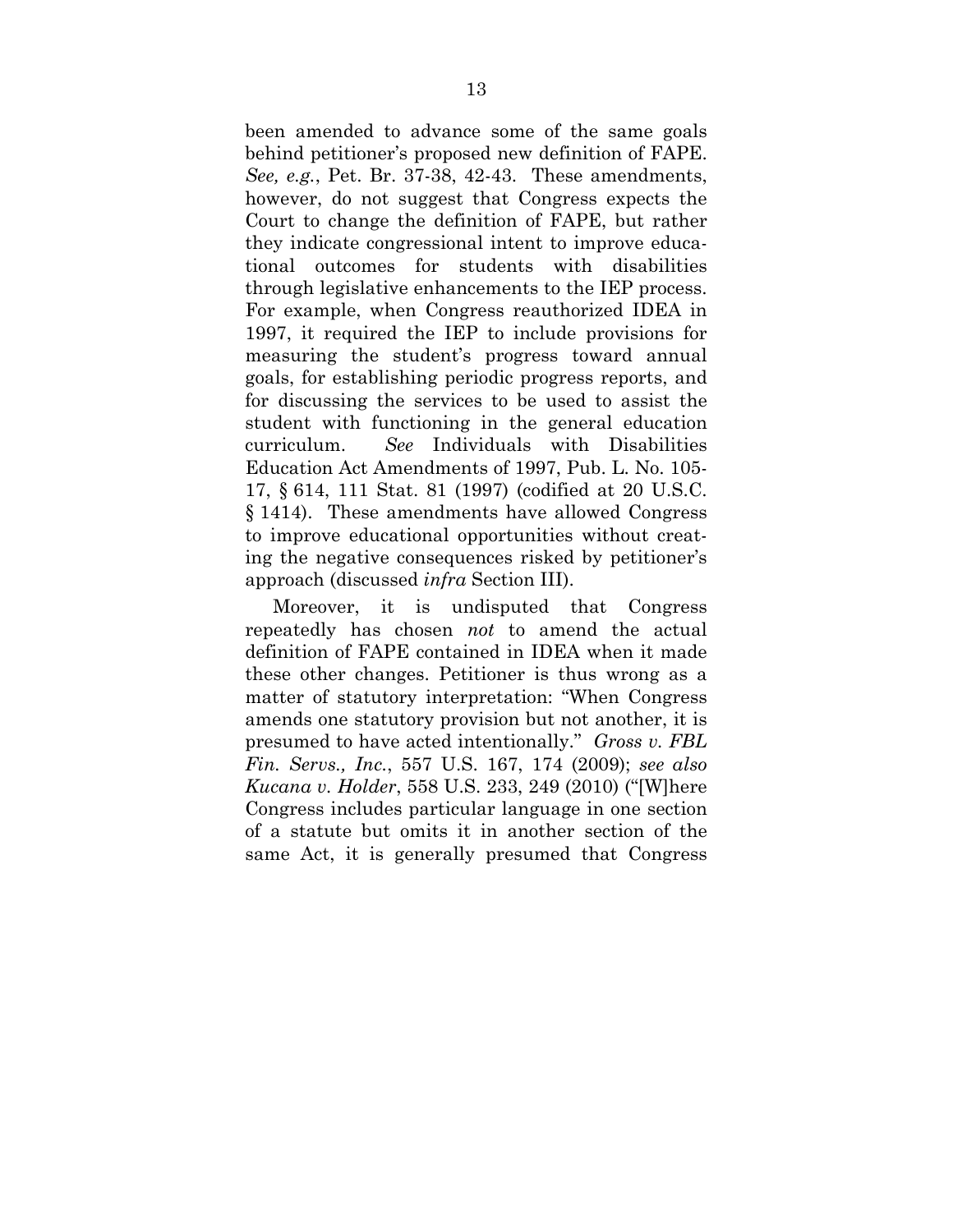acts intentionally and purposely in the disparate inclusion or exclusion." (alteration in original)).

Judicial amendment of an express statutory definition is improper, especially when Congress amended several provisions of the same statute but chose to retain its original definition of the term at issue. Moreover, it is especially unnecessary here, since Congress has purposely used other amendments to the same statute to improve opportunities for students with disabilities.

**D. Federal statutes, adopted since** *Rowley***, require states and school districts to be accountable for the academic progress of all students, including students with disabilities.** 

In addition to strengthening the IEP process for students with disabilities, Congress has also raised the level of accountability that states and school districts have for the educational outcomes of all students. Congress accomplished this, not through changes in IDEA, but rather through a dramatic restructuring of the Elementary and Secondary Education Act ("ESEA"), the principal federal education program designed to improve the academic achievement of disadvantaged students. As the Court noted in *Rowley,* 458 U.S. at 179-80, it was through ESEA that Congress initially sought to address the needs of students with disabilities, before replacing a grant program under that statute with the Education of the Handicapped Act, Pub. L. No. 91-230, 84 Stat. 175, Part B, and ultimately IDEA. Again, in 2001, Congress sought to bolster educational opportunities provided under IDEA by new amendments to ESEA.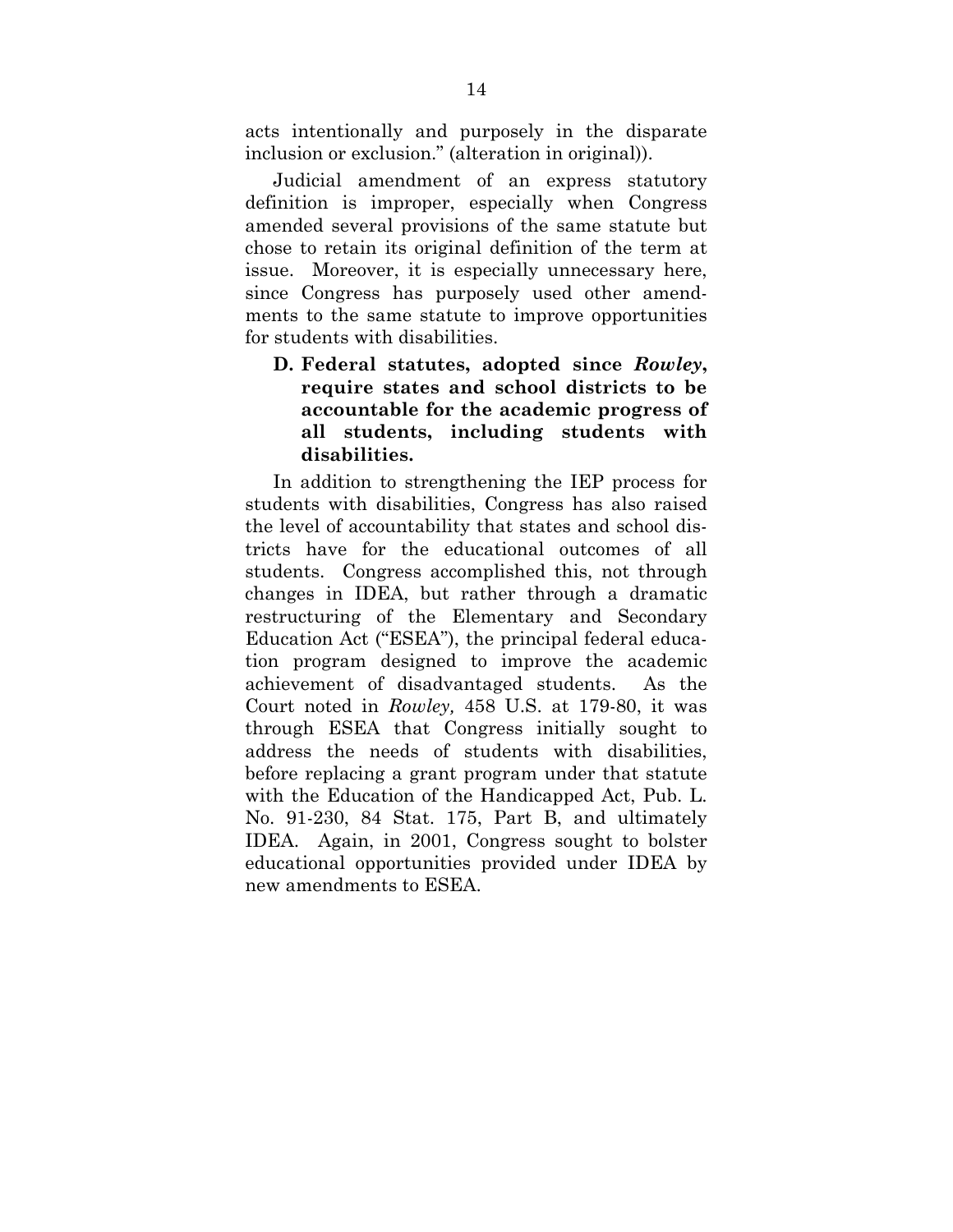When ESEA was reauthorized through the No Child Left Behind Act of 2001 ("NCLB"), Congress mandated that states develop and implement accountability systems that included high standards for all students and annual assessments. Pub. L. No. 107-110, 115 Stat. 1425 (2002). Under NCLB, state accountability systems had to annually analyze progress for all students, but also for specified subgroups, including students with disabilities. *Id.* at 115 Stat. 1446. NCLB required that 95% of students be included in yearly assessments. *Id.* at 115 Stat. 1448. Moreover, students with disabilities had to be assessed using the same tests as other students, except for the 1% of students with the most significant cognitive disabilities for whom an alternate assessment could be used. 34 C.F.R. 200.13(c)(2). By requiring the same educational outcome expectations for all students, NCLB demanded that educators hold high expectations for students with disabilities.

In 2015, Congress amended the NCLB, reauthorizing ESEA through the Every Student Succeeds Act ("ESSA"). 20 U.S.C. § 6301. While ESSA made a number of changes to NCLB, principally shifting authority in several areas back to the states, it also maintained the key requirements that states have accountability systems that include annual testing, assess 95% of students, use the same assessments for students with disabilities, permit only 1% of students with the most significant cognitive disabilities to participate in alternate assessments (absent a federally approved state waiver), and report disaggregated data for subgroups, including students with disabilities. 20 U.S.C.  $\S$  6311(c)(4)(E)(ii)(I); 20 U.S.C.  $\S$  6311(b)(2)(B)(xi)(II);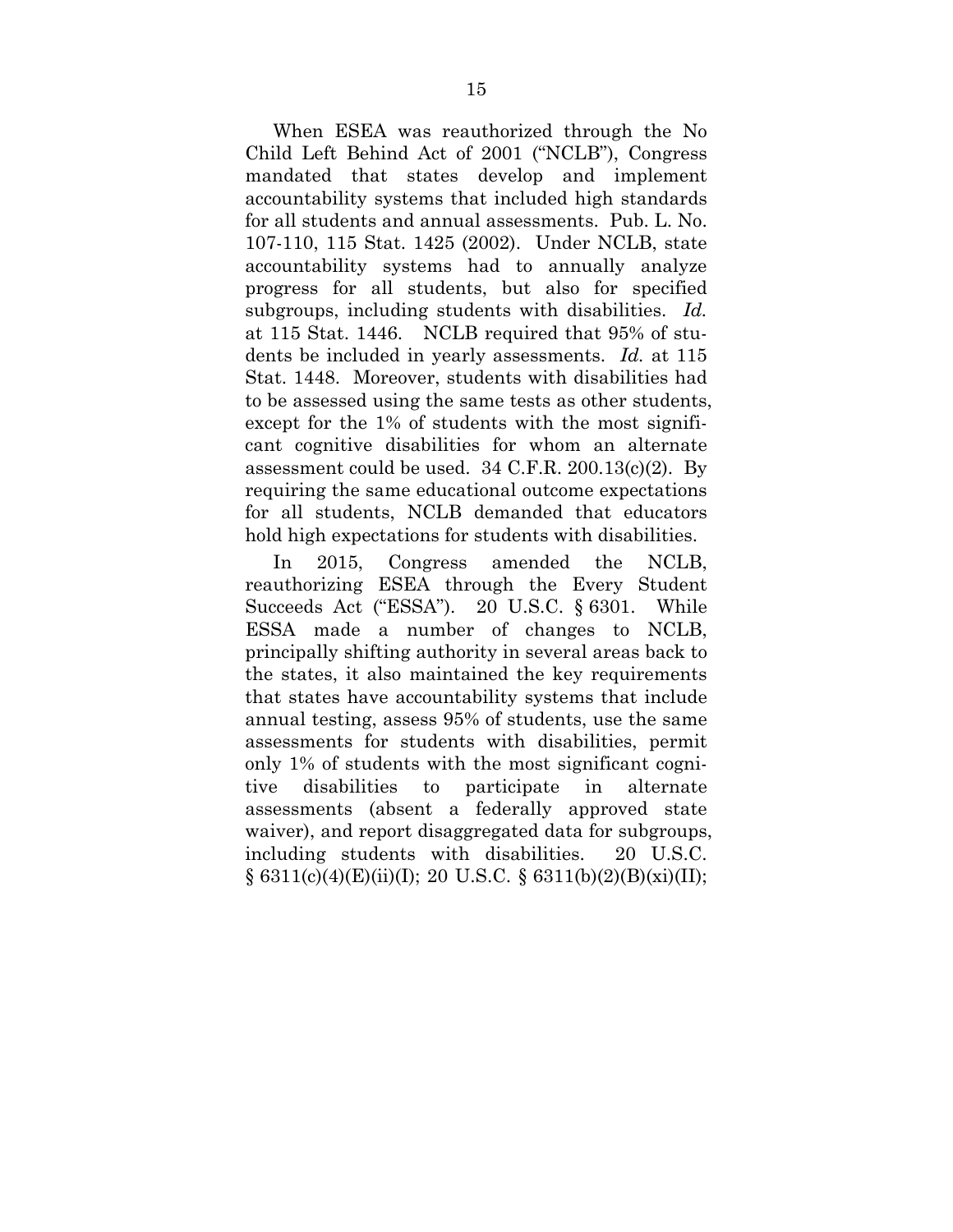*see also* 34 C.F.R. 200.104(b)(3) (promulgating the most recent regulations implementing ESSA's statutory directives).

Congress rejected the idea of setting a specific benefit or defining national educational standards for individual students, including students with disabilities, as the above provisions continue to ensure that educational-outcome expectations for all students must remain high.

Moreover, the *state* educational outcome standards required by NCLB and ESSA do not provide guarantees to individual students. Rather, they are used to direct state and federal resources toward the improvement of lower performing schools. As a result, the remedies available under both NCLB and ESSA are quite different than the private placements allowed under IDEA for a denial of FAPE. First, the remedies are systemic and not private. *See*  20 U.S.C. § 6573(a)(2). Unlike IDEA, NCLB and ESSA provide no private right of action. *See, e.g.*, *Newark Parents Ass'n v. Newark Pub. Sch.*, 547 F.3d 199, 209-14 (3d Cir. 2008) (holding there is no private right of action under NCLB). Second, the remedies are designed to improve the public education offered to all students, rather than to provide an individual student with educational opportunities in a private-school setting. *Id*. The essential aim of both NCLB and ESSA is to require states and school districts to take action to improve the educational opportunities provided at schools where the educational outcomes of all students or students in particular subgroups (like students with disabilities) need improvement.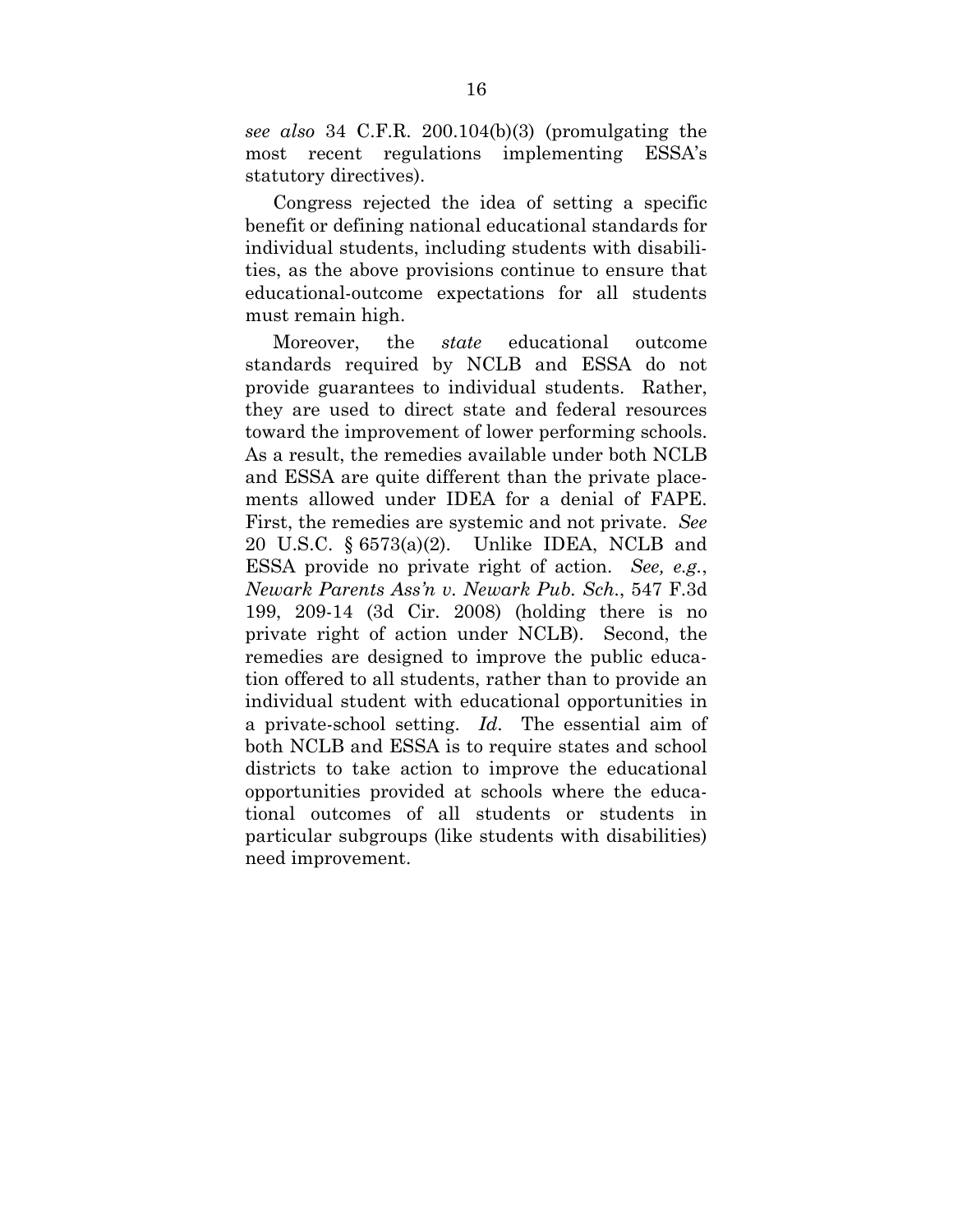Thus, above and beyond the requirements of IDEA, these other federal laws require high expectations and enhanced services for all low performing students, including those with disabilities. Under NCLB in 2002 and now ESSA in 2015, state accountability systems shine a light on schools and programs that are successfully educating all students, but also reveal places where targeted interventions are needed and achievement must be improved.

### **II. Federal Courts Are Ill-Equipped to Second Guess the Complex Educational Judgments Made Through the IEP Process.**

Education professionals are best situated to facilitate the complex collaborative process required to develop and refine effective IEPs.

**A. The nature and degree of educational progress to be expected is highly variable because of differences among students, variations in state educational standards, and the number of relevant domains required to be evaluated.** 

The process of developing an IEP is by definition highly individualized and also complex. Therefore, it is not feasible for courts to quantify the precise amount of educational benefit or outcome that should be expected of every student.

First, every student is different, as is every student that is entitled to special education services. The nature and severity of each student's disability varies greatly. As this Court acknowledged, IDEA requires states and school districts "to educate a wide spectrum of ... children, from the marginally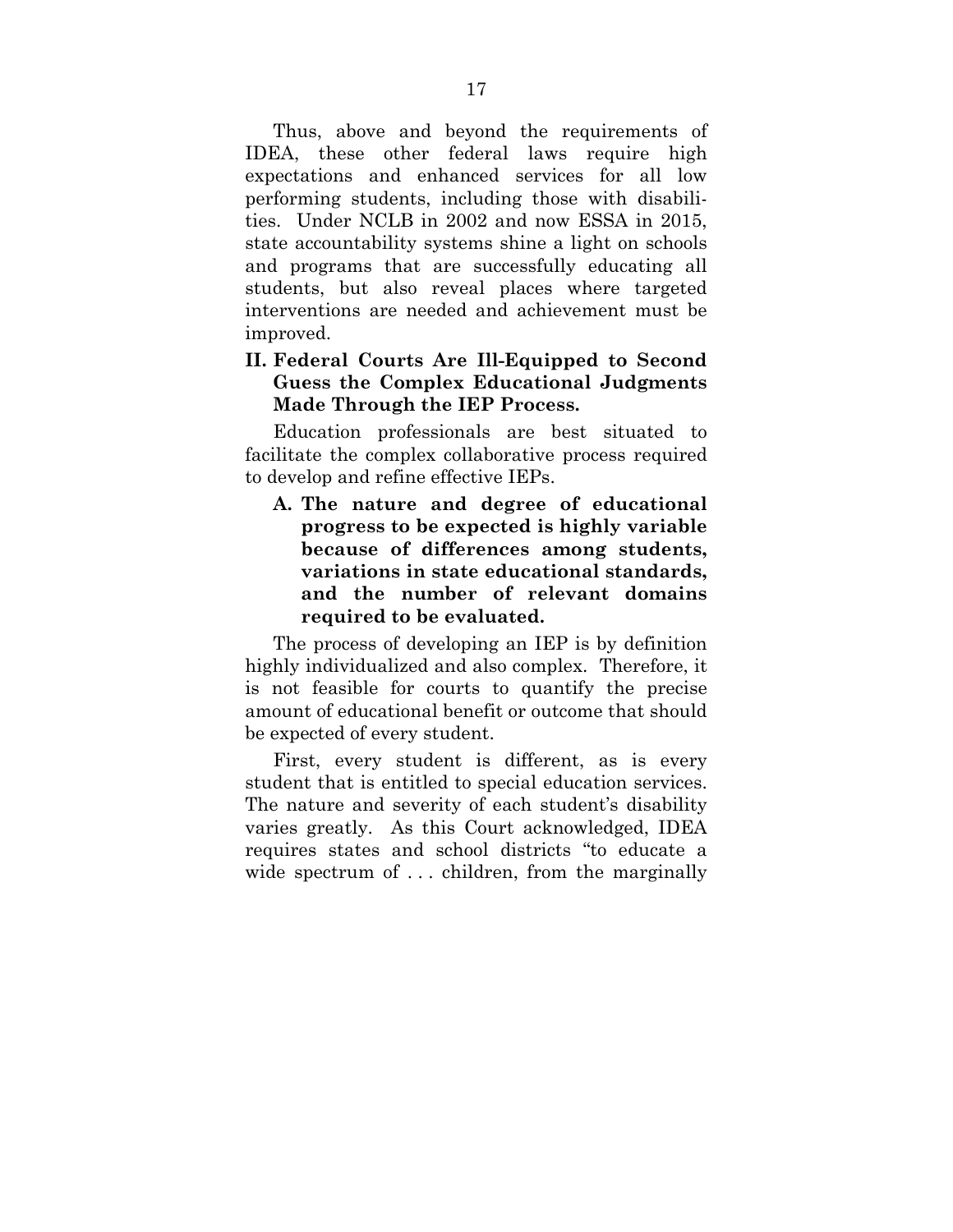hearing-impaired" to students with severe cognitive impairments. *Rowley*, 458 U.S. at 202. The reasonable expectations for a student with a moderate disability may be dramatically different than those for a student with a more profound condition. As the Court noted, the "benefits obtainable by children at one end of the spectrum will differ dramatically from those obtainable by children at the other end, with infinite variations in between." *Id.*  For some students with disabilities, it is reasonable to expect their academic progress will match or outpace their non-disabled peers. *Id.* at 185 (where a deaf child performed better than the average child in her class and was advancing easily from grade to grade). For others, great progress may entail accomplishing far more simple tasks, including "even the most simple self-maintenance skills." *Id.* at 202. Moreover, many students have multiple disabilities that affect their progress in differing ways. All of these factors are taken into account in the development of an IEP, and they make it impossible to establish a uniform, judicially-enforceable standard of required progress.

Students' progress is also monitored across multiple domains. The educational benefits provided under IDEA are not purely academic. To the contrary, IEP teams evaluate not just academic outcomes, but social, emotional, psychological, behavioral, medical, and health-related progress as well. Students may make great progress in some domains, while occasionally regressing in others. In some circumstances, improvements in non-academic areas form the foundation for future academic progress. The fact that school districts provide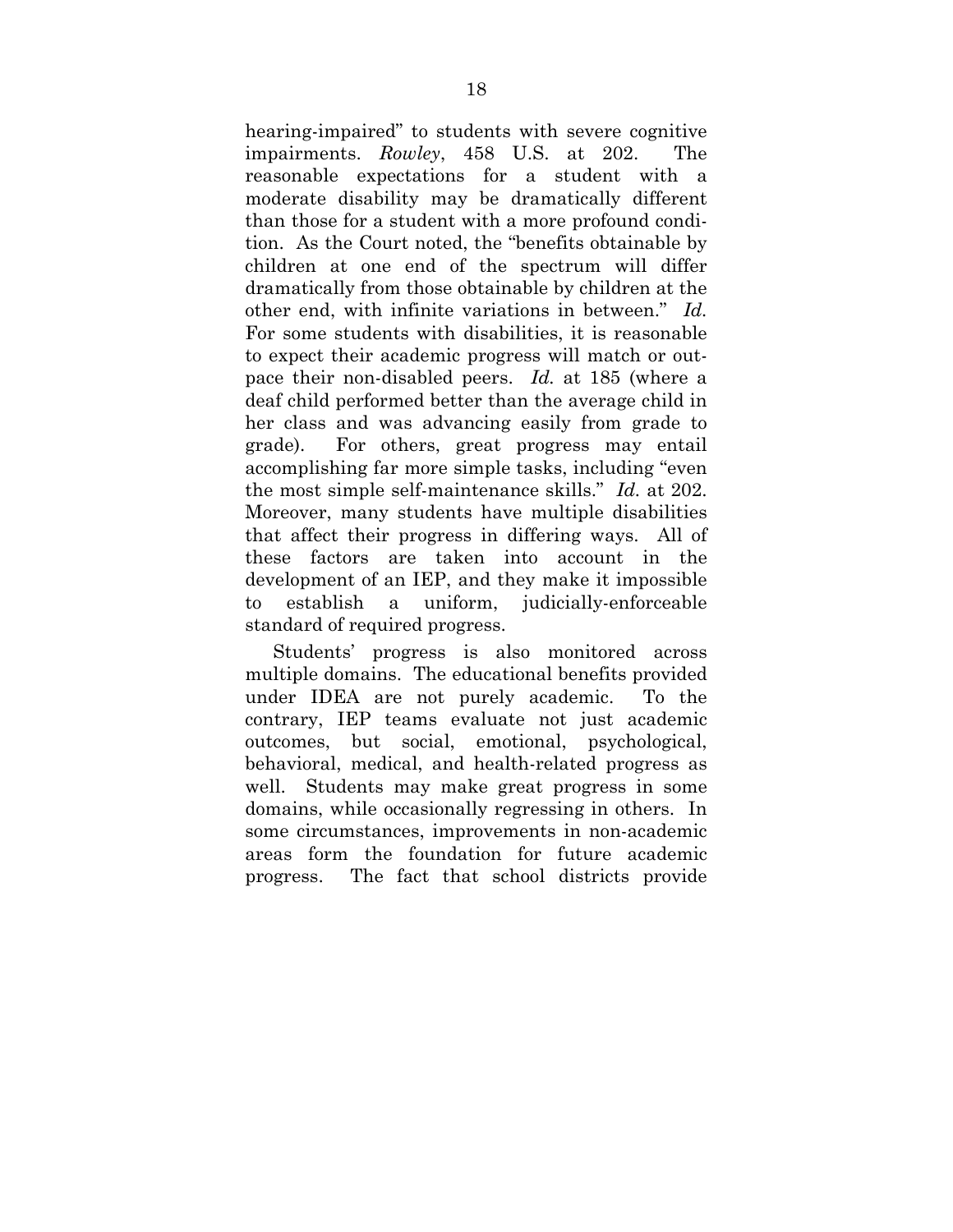educational benefits across a broad range of needs makes it even more difficult to define the level of "educational benefits" required. Indeed, the educational benefits provided under IDEA span many domains and are measured in many different ways. And, for some students, a "reasonably calculated" IEP may legitimately contemplate different levels of progress in different areas.

Even in the realm of purely academic progress, it would not be a simple matter for federal courts to assess the adequacy of the educational benefits provided. For example, every state has its own distinct academic standards. Different states also use different assessments. IEP teams, collaboratively with parents, determine the individual participation in alternate achievement standards and alternate assessments. Moreover, statewide standards and assessments are frequently changed. Indeed, since November 2014, at least 15 states have changed their assessment systems. *See* Julie Rowland Woods, *State Summative Assessments: 2015-16 school year*, Education Commission of the States, November 2015, *available at* http://www.ecs.org/ec-content/uploads/12141.pdf; *see also* Tonette Salazar, *50 Ways to Test: A look at state summative assessments in 2014-15*, Education Commission of The States, November 2014, *available at* http://www.ecs.org/clearinghouse/01/16/ 06/11606.pdf. Professional educators and parents are far more familiar with state and local standards and assessments and are better positioned to evaluate together a student's progress on an annual, or even more frequent, basis.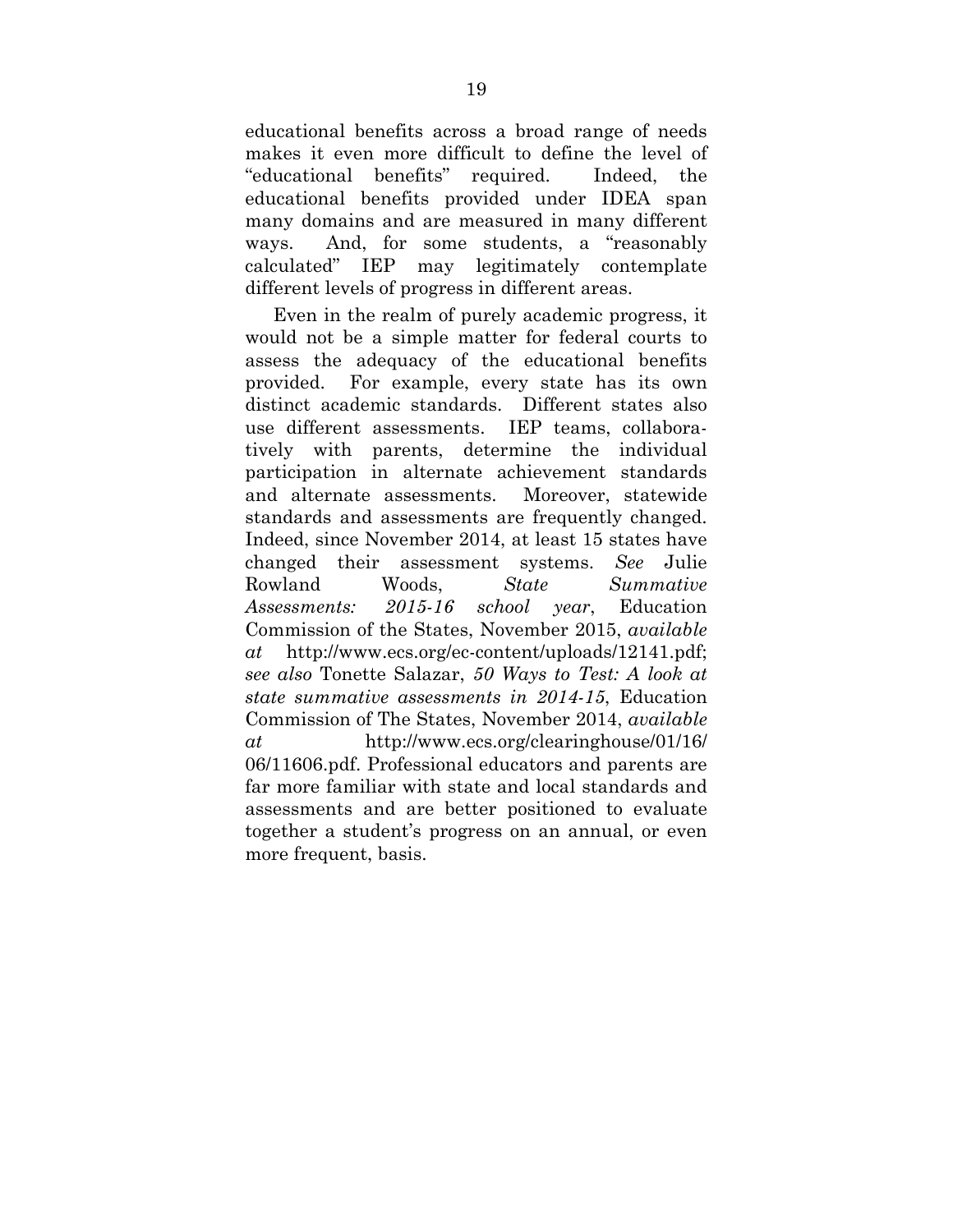#### **B. This court should follow its long history of deferring to educators' professional judgment.**

Because of the extensive protections built into the IEP process and the complexity of educating students with disabilities, this Court in *Rowley* appropriately held that courts should defer to the judgment of professional educators about the degree of educational benefit that must be provided under IDEA. *Rowley*, 458 U.S. at 206 ("[T]he provision that a reviewing court base its decision on the 'preponderance of the evidence' is by no means an invitation to the courts to substitute their own notions of sound educational policy for those of the school authorities which they review.").

The Court has repeatedly "cautioned that courts lack the 'specialized knowledge and experience' necessary to resolve 'persistent and difficult questions of educational policy.'" *Id.* at 208 (quoting *San Antonio Indep. Sch. Dist. v. Rodriguez,* 411 U.S. at 42).6 The precise degree of educational benefits

 $\overline{a}$ 

<sup>6</sup> The Court has recognized that "the education of the Nation's youth is primarily the responsibility of parents, teachers, and state and local officials, and not of federal judges." *Hazelwood Sch. Dist. v. Kuhlmeier*, 484 U.S. 260, 273 (1988); *Wood v. Strickland*, 420 U.S. 308, 326 (1975) ("It is not the role of the federal courts to set aside decisions of school administrators which the court may view as lacking a basis in wisdom or compassion."); *Swann v. Charlotte-Mecklenburg Bd. of Ed.*, 402 U.S. 1, 16 (1971) ("School authorities are traditionally charged with broad power to formulate and implement educational policy . . . ."); *Epperson v. State of Ark.*, 393 U.S. 97, 104 (1968) ("Judicial interposition in the operation of the public school system of the Nation raises problems requiring care and restraint."); *see also Fisher v. Univ. of Texas at Austin*, 579 U.S. \_\_\_\_, 136 S. Ct. 2198, 2208 (2016) ("Once,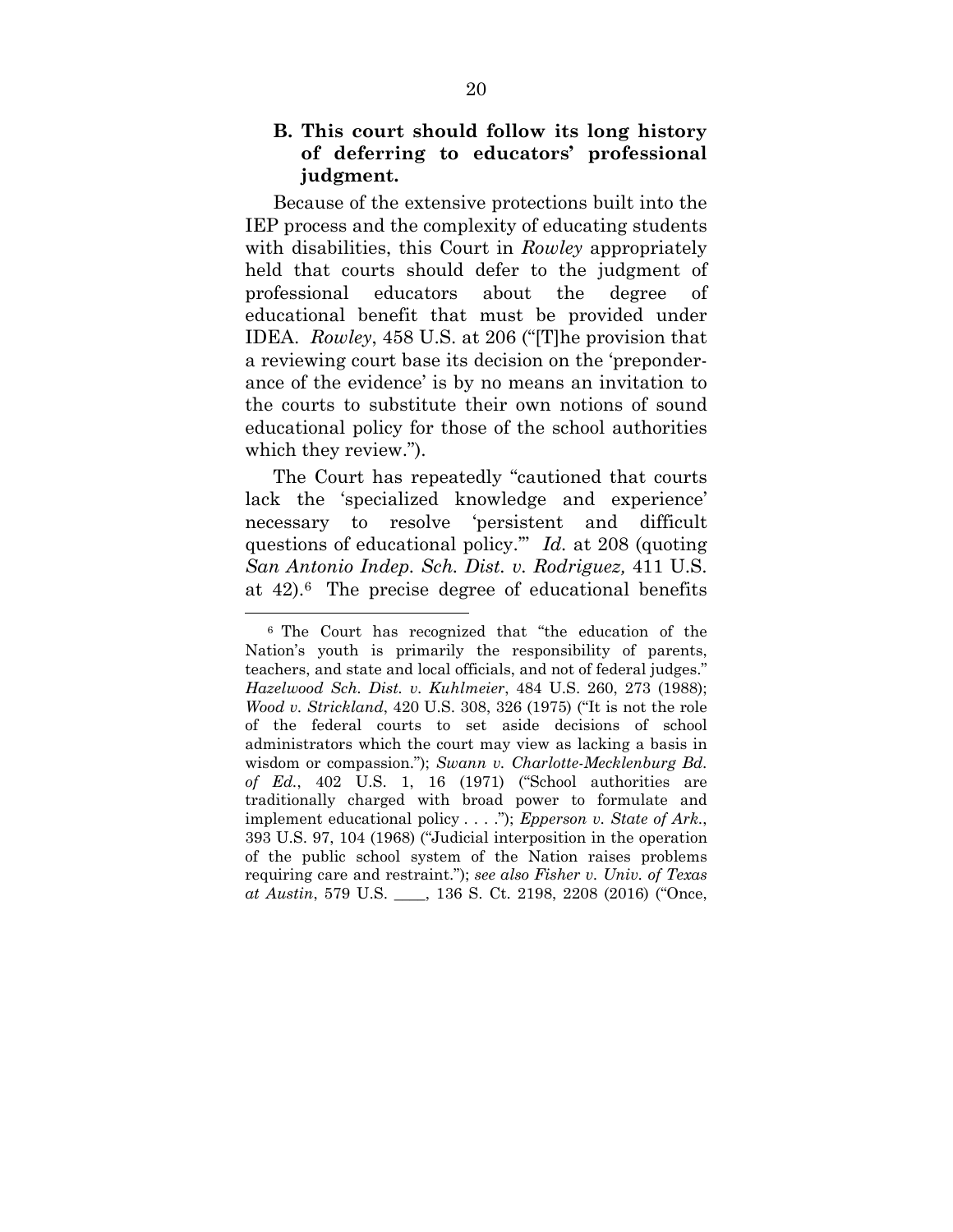across multiple domains that is to be expected for individual students with a variety of disabilities operating under numerous shifting state education standards is clearly one such question.

**III. Petitioner's Proposed Standard Is Not Only Inconsistent with Congress's Express Intent, But It Also Would Be Harmful to Students.** 

The Council, like all parties involved in this case, desires a result that provides the best possible outcomes for education of all students. Petitioner seeks that result by proposing a judicial amendment to a statutory definition that petitioner believes will alter litigation outcomes. The Council strongly believes, however, that educational outcomes for all students are best protected through the broad-based procedural and systematic protections found in the several federal statutes discussed above.

*\_\_\_\_\_\_\_\_\_\_\_\_\_\_\_\_\_\_\_\_\_\_\_\_* 

however, a university gives a reasoned, principled explanation for its decision, deference must be given to the University's conclusion, based on its experience and expertise . . . ." (internal quotations and citations omitted)); *Christian Legal Soc. Chapter of the Univ. of Cal., Hastings Coll. of the Law v. Martinez*, 561 U.S. 661, 707 (2010) (explaining that the Court was "[d]eferring broadly to the law school's judgment about the permissible limits of student debate."); *Grutter v. Bollinger*, 539 U.S. 306, 308 (2003) ("The Court defers to the Law School's educational judgment that diversity is essential to its educational mission. The Court's scrutiny of that interest is no less strict for taking into account complex educational judgments in an area that lies primarily within the university's expertise.").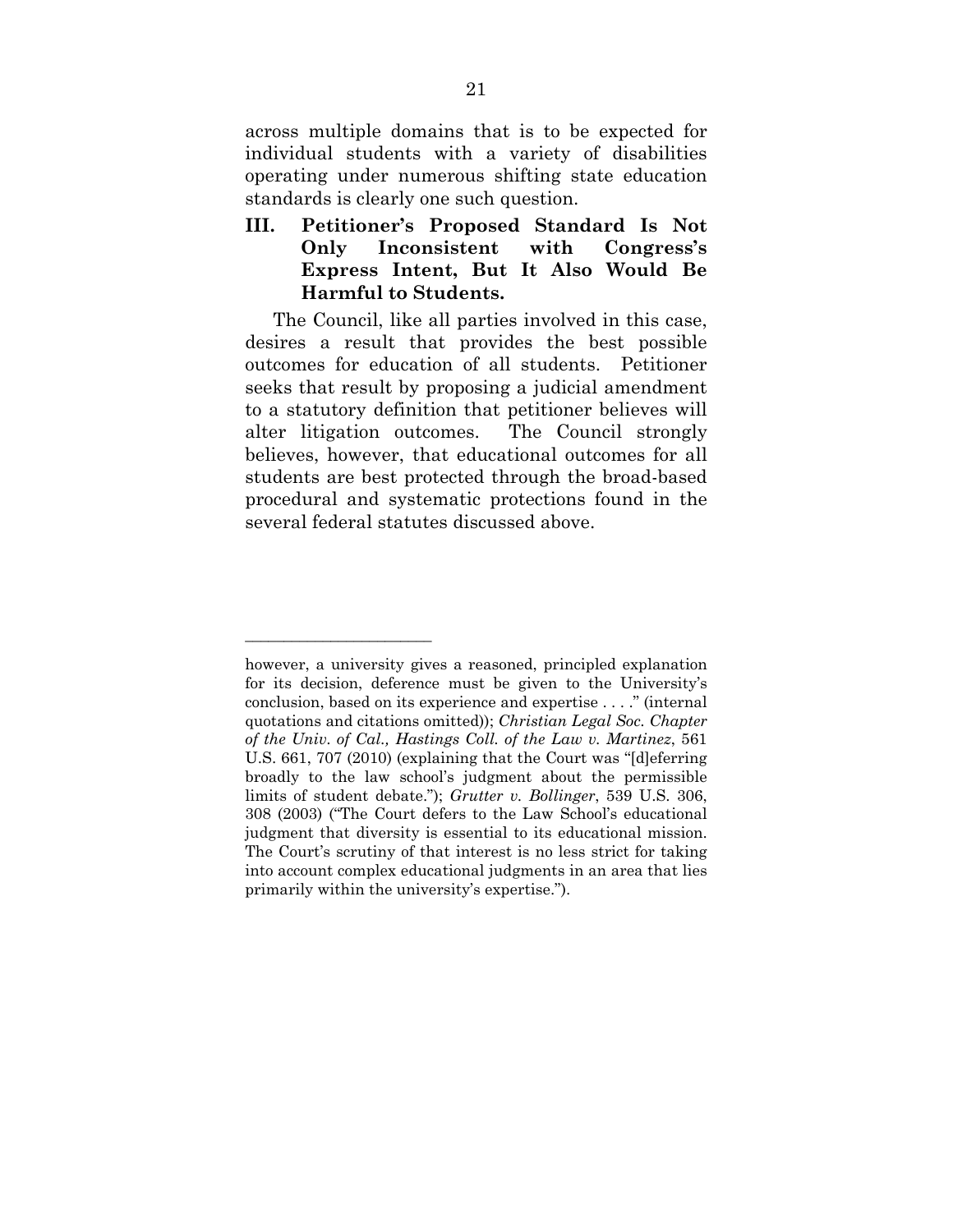#### **A. Petitioner proposes an unworkable standard that would require a subjective evaluation of educational outcomes.**

Petitioner purports to accept the *Rowley*  prohibition on reading an educational outcome guarantee into the definition of FAPE, Pet. Br. 49-50, yet the operational application of petitioner's proposed standard effectively mandates an impracticable inquiry into the specific educational outcomes expected of each student with a disability. The United States, in support of petitioners, even more blatantly proposes a standard that would require "significant educational progress" for students with disabilities. Gov't Br. at 7, 9.

The standards proposed by both petitioner and the United States would effectively require an unworkable judicial inquiry into whether every student with an IEP is making sufficient academic progress compared to his or her non-disabled peers. Indeed, petitioner discusses the level at which students with disabilities should be achieving, and highlights that a recent guidance document from the U.S. Department of Education encourages an "emphasis on grade-level achievement." *See* Pet. Br. 45-47.7 Thus, despite petitioner's stated position of avoiding an analysis of educational outcomes, the practical application of either the standard proposed

 $\overline{a}$ 

<sup>7</sup> As discussed above, the Court in *Rowley* expressly rejected grade level achievement as a workable standard for all students with disabilities. *See supra* at 18.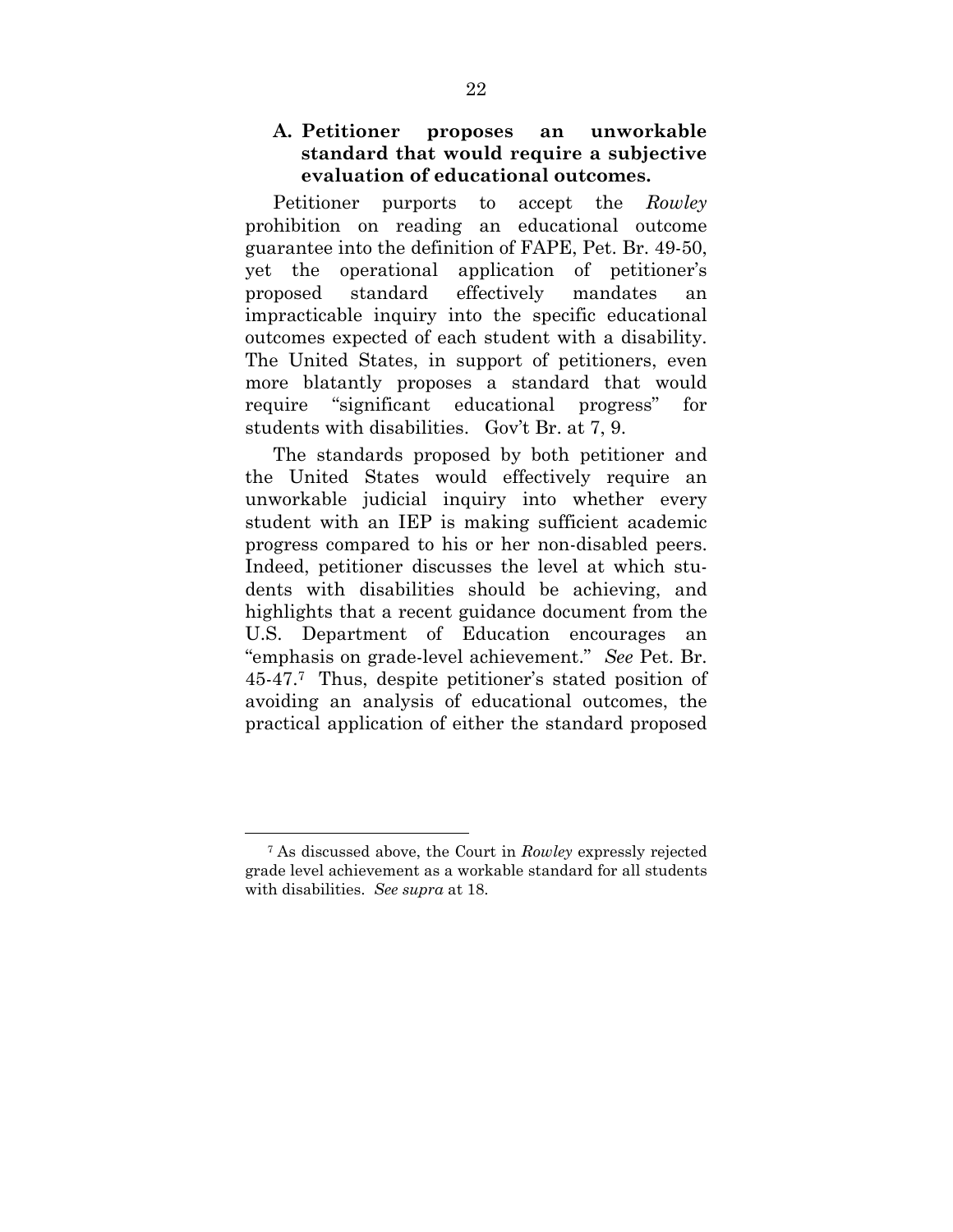by the United States or that proposed by petitioner would require such scrutiny.8

This Court's rejection of a very similar standard in *Rowley* also illustrates that petitioner's proposed standard would require such an unworkable analysis. As discussed, *supra* at 8 n.4, "substantially equal opportunities to achieve academic success, attain self-sufficiency, and contribute to society" (Pet. Br. 41 n.8) is strikingly similar to "commensurate with the opportunity provided other children." *Rowley*, 458 U.S. at 198. *Rowley* rejected that standard as unworkable. Petitioner's proposed standard here similarly would upend the IEP process and create an untenable situation for the educational professionals trying to develop appropriate strategies to help their students in the best ways possible.

### **B. Petitioner's standard would increase litigation and result in increased private placements, both of which are expensive.**

Petitioner attempts to take a standard that this Court described as a "procedural checklist" and inject into it a subjective term, "substantially equal," thereby requiring a detailed analysis of the level of educational benefits in several areas that would be required for all students with disabilities. Such a standard invites litigation. Parents would now be told that they have a potential judicial remedy if they do not believe their child's IEP will provide him or her "with substantially equal opportunities to

1

<sup>8</sup> As discussed *supra*, the *Rowley* Court was particularly critical of the word "equal" with respect to IEPs, making petitioner's recent decision to propose this standard even more curious. *Rowley*, 458 U.S. at 198-99.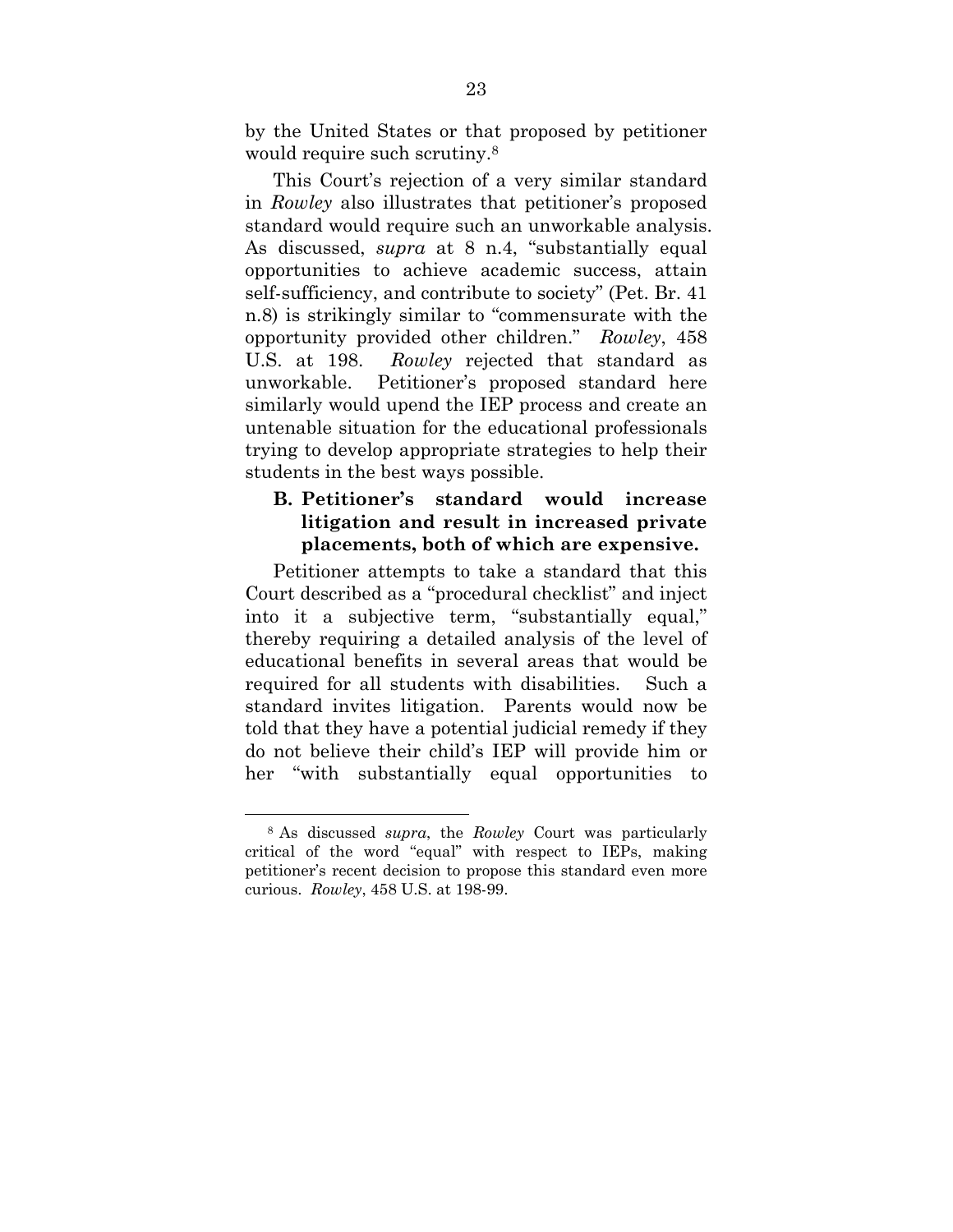achieve academic success, attain self-sufficiency and contribute to society." Pet. Br. 14. It is difficult to see how a court (or administrative law judge) will be able to efficiently adjudicate such claims, because petitioner's standard is highly subjective and complex. How is a court to define "substantially" or measure the opportunity for achieving academic success, self-sufficiency, or societal contribution?

The resulting likelihood of increased litigation and the likelihood of more protracted litigation are problematic. First, of course, such litigation imposes direct financial burdens on school districts. The dollars that districts must dedicate to litigation are dollars that could otherwise be used to provide additional services to all students, including the students with IEPs. Second, a dramatic increase in litigation risk has the corollary detriment of increased insurance premiums. Once again, no matter whether the financial costs are direct or indirect, increased litigation costs deplete the limited budgets through which districts provide services to all students. This is particularly unfortunate when there are other safeguards already in place that do a superior job protecting the rights of students with disabilities.

Moreover, in the event parents unilaterally elect to place their child in a private school at their own expense, the parents are entitled to reimbursement if the public school district is unable to provide a FAPE and the private school can provide an appropriate education. 20 U.S.C.  $\S$  1412(a)(10)(C). Thus, altering the definition of FAPE has a dramatic impact on the funds a district must expend to cover private education. Educational services provided to students with disabilities in a private setting cost a public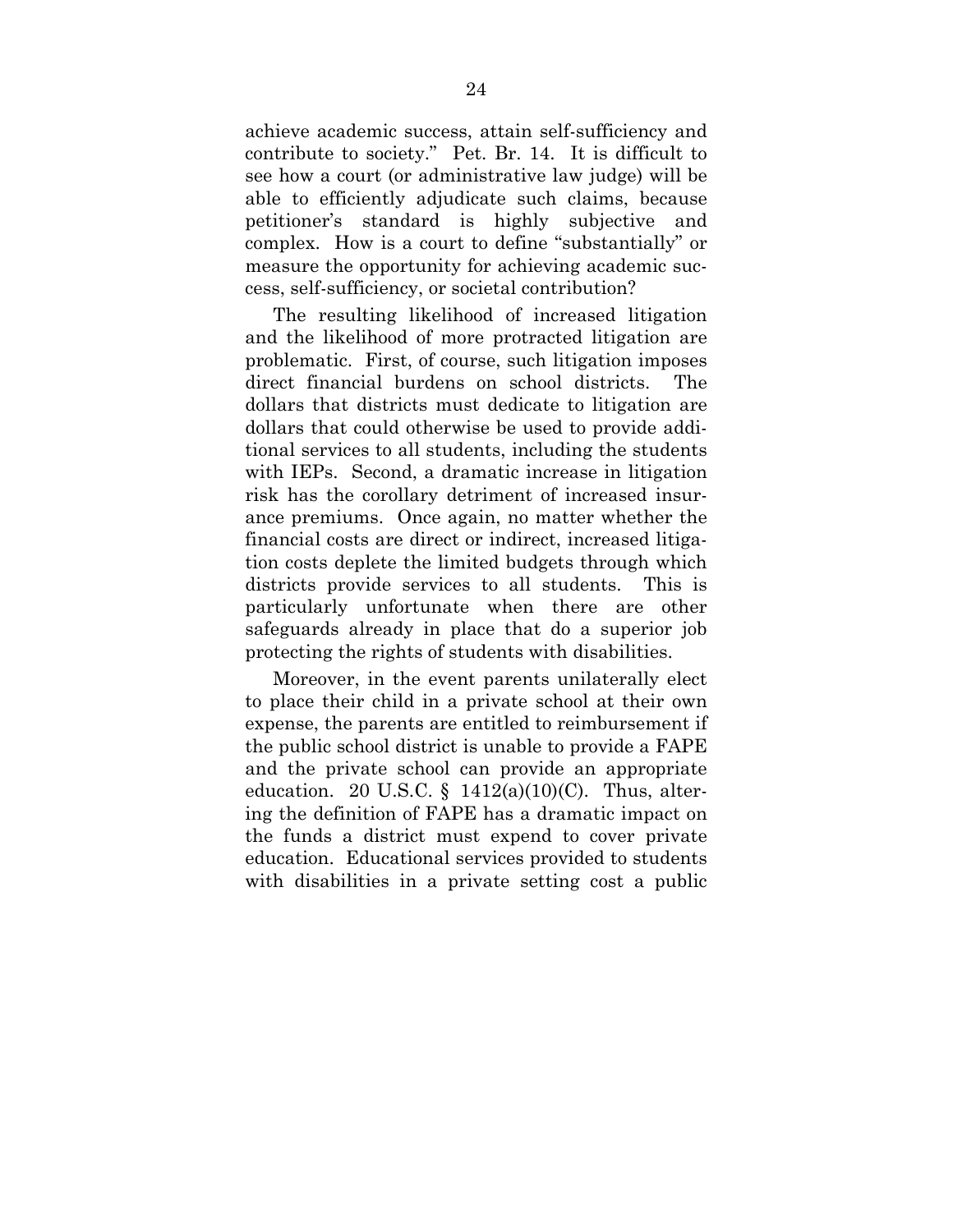school district, on average, nearly five times what it costs to provide the services within-district. Jay G. Chambers et al., *What Are We Spending on Special Education Services in the United States, 1999-2000*, at 12 (updated June 2004), *available at* http://www.csef-air.org/publications/seep/national/ advrpt1.pdf. Indeed, the most comprehensive study on this topic found that—in the year 2000—"special education spending on a school-aged student served in programs outside the public schools amounted to \$26,440," including the cost of tuition. *Ibid.* "In contrast, special education spending on direct instruction and related services for school-aged students served within public schools amounted to \$5,709 per pupil." *Ibid.*

Internal survey data from Council members for school year 2015-16 reflect even higher costs for private school placements. In the Los Angeles Unified School District, the second-largest school system in the nation with an enrollment of 557,632 students, the average per student annual cost for day program placements is \$29,663. For the Chicago Public Schools, with 381,349 students, the average per student cost for such placements was even higher at \$44,106. Comparatively, for Providence Public Schools, a smaller urban school district of 23,867 students, the average per student annual cost for day program placements is \$41,371. And, the Anchorage School District, with a student population of 47,207, has a per-student annual cost for day program placements of \$67,806. Despite vast differences in student enrollment, the highest out-of-district day program cost was \$73,354 for Providence, \$75,182 for Los Angeles, and \$87,326 for Chicago.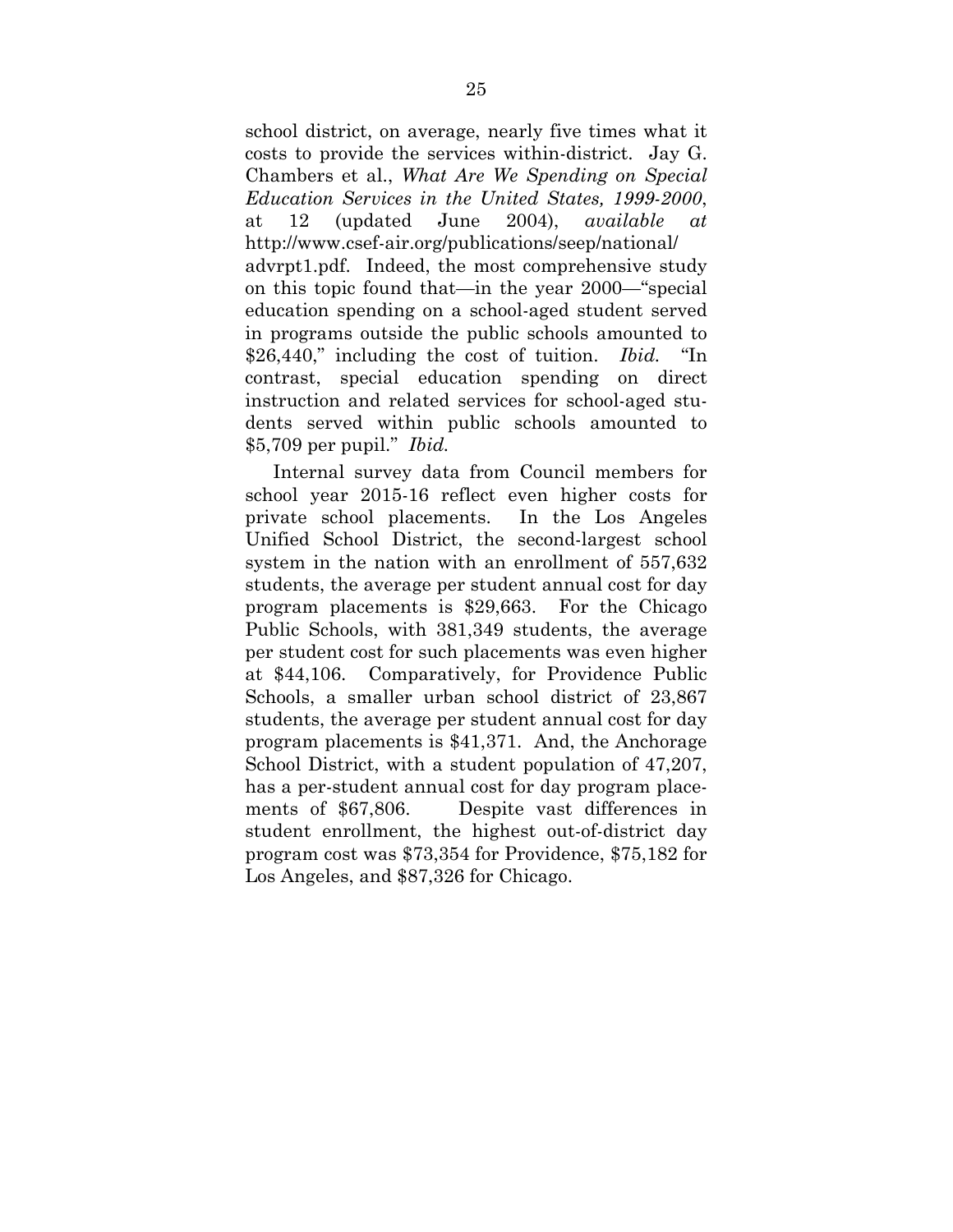The annual total cost of these placements is substantial. For example, this annual aggregate expenditure was \$12.3 million in Providence and \$93.4 million in Los Angeles. Out-of-district placements thus have a staggering financial impact on urban school systems across the country.

In part as a result of such placements, the total cost of special education constitutes a large portion of the overall budgets of urban public schools. For example, special education costs account for 18.5%, or \$98.2 million, of the total annual operating budget in Des Moines Public Schools, 20.0%, or \$1.5 billion, in Los Angeles, and 25.5%, or \$568.2 million, in the Clark County School District (Las Vegas).

With approximately 13% of students nationwide served pursuant to IEPs, the costs associated with the dramatic change in the definition of FAPE proposed by petitioner would likely be astronomical. *See* National Center for Education Statistics, Children and Youth with Disabilities (last updated May 2016), http://nces.ed.gov/programs/coe/ indicator\_cgg.asp.

Increased unilateral private placements can be problematic for other reasons as well. For example, when students are placed in private institutions offering services to only students with disabilities, or to only students with a particular disability, such a placement may be in tension with Congress's explicit goal in IDEA to educate students with disabilities with their non-disabled peers in the least restrictive environment. *See* 20 U.S.C. § 1412(a)(5). *See also C.G. ex rel. A.S. v. Five Town Cmty. Sch. Dist.*, 513 F.3d 279, 285 (1st Cir. 2008) ("It is common ground that the IDEA manifests a preference for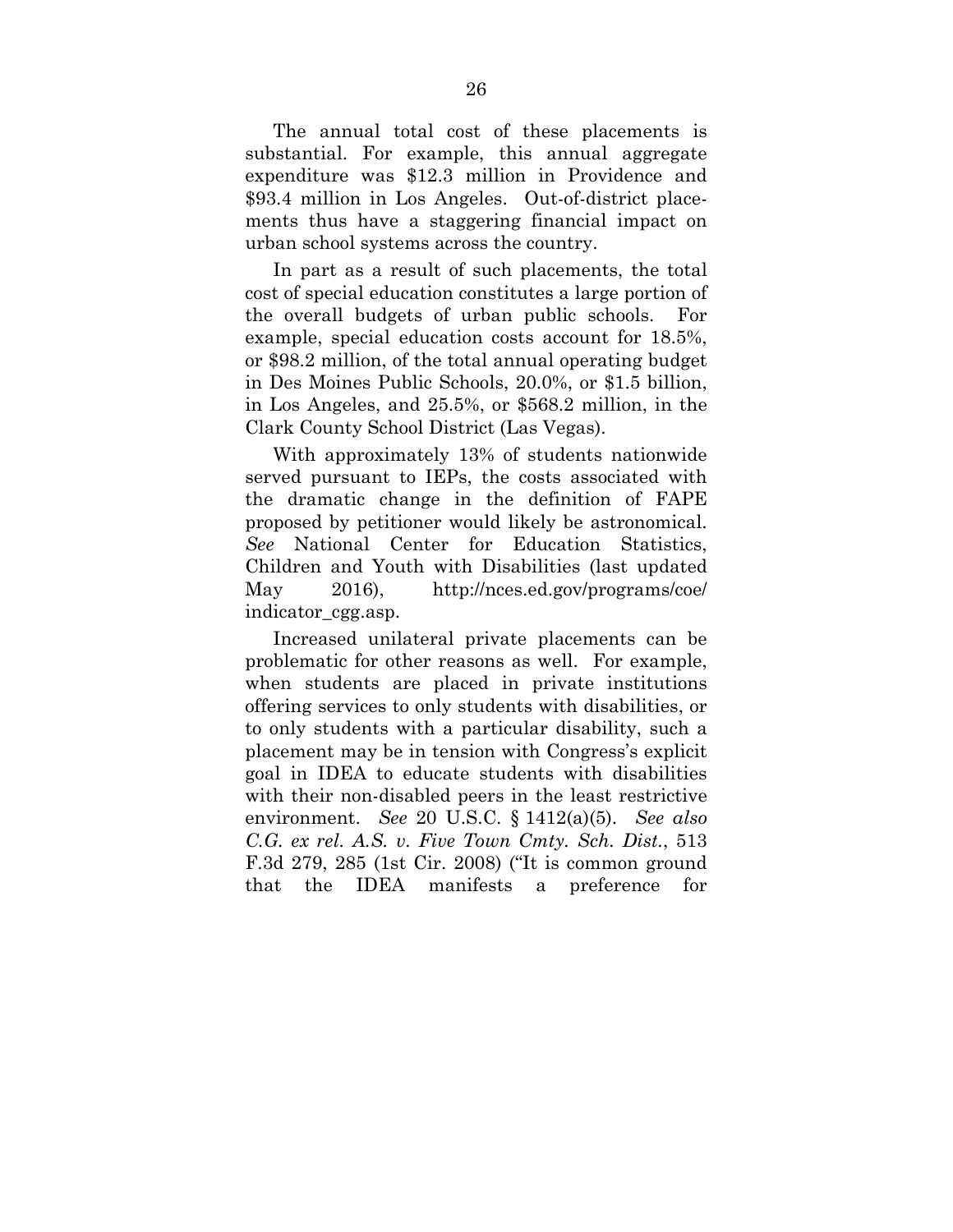mainstreaming disabled children."); *Indep. Sch. Dist. No. 283 v. S.D.*, 88 F.3d 556, 561 (8th Cir. 1996) (IDEA's "strong preference" that students with disabilities be educated in their least restrictive environment "gives rise to a presumption in favor of . . . placement in the public schools"). In some private placements, mainstreaming is simply not possible.

Once again, all of this cost risk and educational risk is unnecessary, because other forms of federal and state oversight regulate educational outcomes for all students. *See supra* Section I.D.

 **C. Petitioner's desired changes to the definition of FAPE come at a time when public education budgets are being severely cut, and IDEA has never been fully funded.** 

Petitioner's proposed change also comes at a time when districts across the nation face crippling budget cuts. Ever since the 2008 recession, public school districts have been under extraordinary pressure. In fact, "[a]t least 31 states provided less state funding per student in the 2014 school year . . . than in the 2008 school year." Michael Leachman et al., *Most States Have Cut School Funding, and Some Continue Cutting*, Center on Budget & Policy Priorities, at 1 (Jan. 25, 2016), *available at* http://www.cbpp.org/ sites/default/files/atoms/files/12-10-15sfp.pdf. Local government funding of public education fell over the same period. As of 2016, at least 25 states are still providing less "general" or "formula" funding (which is the primary source of state school funding) per student than in 2008. *Id.* "In seven states, the cuts exceed 10 percent." *Id.*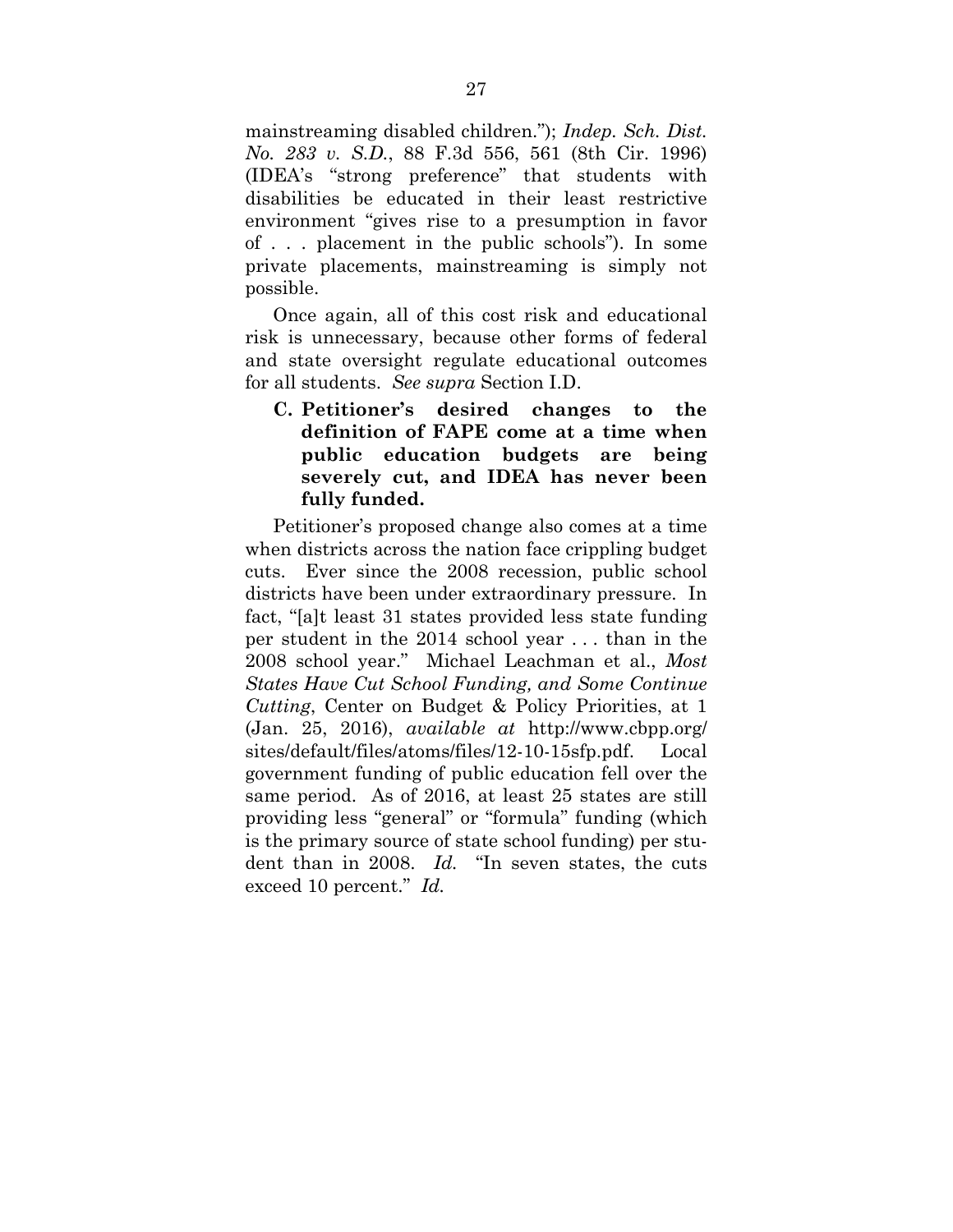Petitioner's proposed standard is a financial load that public school district budgets simply cannot bear. As discussed above, it is telling that Congress never sought to amend the definition of FAPE to make private remedies more broadly available but instead enhanced IDEA's procedural requirements and safeguards for individual students and created systemic remedies under ESSA. It is also notable that this purposeful congressional *in*action on the FAPE definition coincides with Congress's decision not to fund IDEA at the intended level. Indeed, the statute calls for the federal government to fund up to 40% of the differential that public school districts incur providing services to students with disabilities. 20 U.S.C. § 1411(a)(2)(A)-(B). Congress has never funded that full amount, currently funding approximately 17% of the differential. Debra Chopp, *School Districts and Families Under the IDEA: Collaborative in Theory, Adversarial in Fact*, 32 J. Nat'l Ass'n Admin. L. Judiciary 423, 448 (2012).

 If Congress wishes to change the definition of FAPE in a way that dramatically increases the cost of special education, it will face significant public pressure to raise federal funding levels as well. Similarly, the Court, without the ability to increase such funding, should not adopt a costly definitional change that Congress has not.

### **D. The Court should allow educators to maintain their focus on efforts for student success, not on the avoidance of litigation.**

IEPs are created through an interactive process among, *inter alia*, educators, parents, students, and health-care providers. Every one of these constitu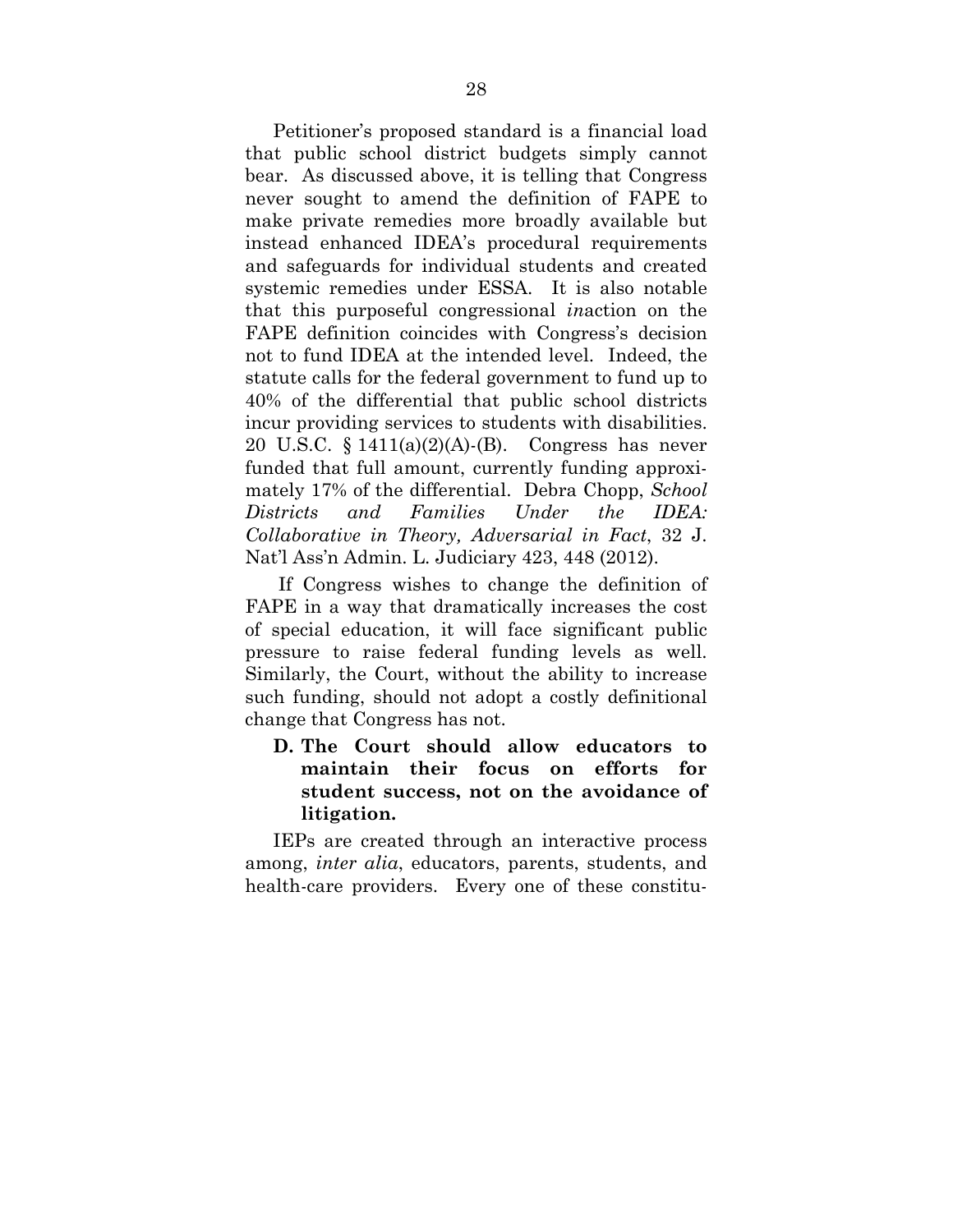ents is doing his or her best to improve the performance and opportunities for students with disabilities. Petitioner has not provided any evidence supporting the notion that individual educators—those developing IEP plans—aim to provide inferior outcomes to their students based on the circuit court jurisdiction in which they live. In fact, as respondent points out, there is no credible evidence that outcomes even vary between jurisdictions that allegedly apply different judicial standards. *See* Br. in Opp. 12-16.

What petitioner now proposes is to take Congress's enhanced procedural requirements and safeguards—something educators can readily apply—and turn them into an unworkable measure of whether they are providing "substantially equal opportunities to achieve academic success, attain self-sufficiency, and contribute to society" (Pet. Br. 41 n.8). As petitioner cannot provide an explanation as to how this term would be applied in litigation, it is unwise to force it upon educators.

A litigation remedy is not the solution to the "problems" petitioner perceives. Congress has never seen fit to change the definition of FAPE, and the Courts should not intervene to do so. *Rowley* provides cogent guidance on how to apply Congress's express language, and the Court should not waiver from *Rowley*. Educators should be allowed to preserve their primary mission of delivering educational services to all students rather than being diverted to implement the petitioner's new judicially created legal standard for a FAPE.